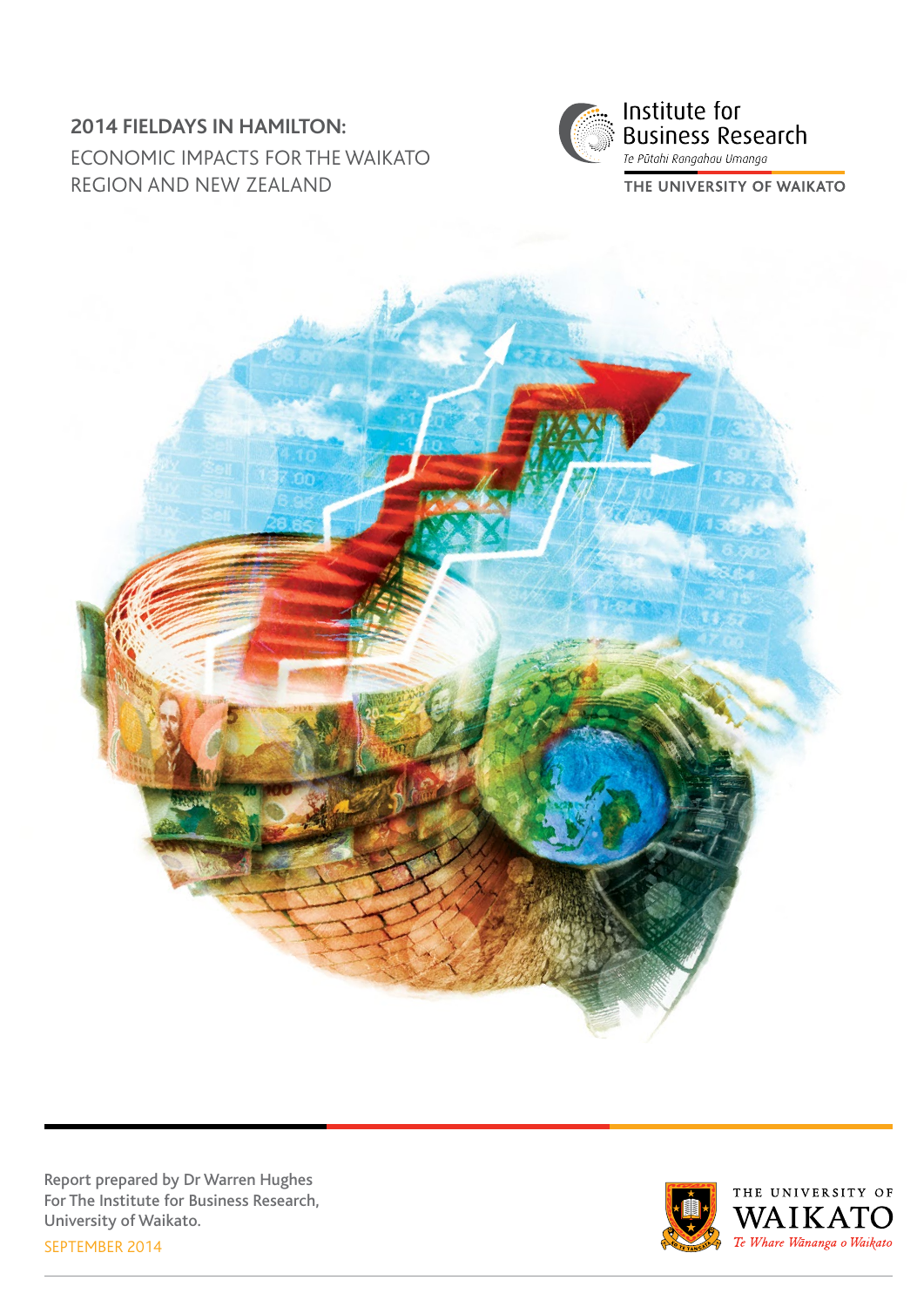The University of Waikato (the University) has a long history of association with Fieldays dating back to the contribution made to the establishment of Fieldays by the University's founding Vice-Chancellor, Sir Don Llewellyn in 1970.

The University has been a strategic partner with Fieldays since 2007 and has entered into a new Agreement for the period 2014-2016.



# THE FIRST FIELDAYS IN 1968

Founded in 1968 by a group of passionate and like-minded individuals with a common vision and a will to succeed, the first Fieldays event was expected to attract 3,000 patrons at a quiet time of the year for farmers, when they could take a break from farming and view the products and services they utilised. That first year, visitors exceeded 10,000 and Fieldays has continued to grow its patronage ever since.

In 1970, the home at Mystery Creek in Hamilton was purchased for \$62,000 financed by a 100% mortgage secured against the personal farms of the organising committee. Through the efforts of this passionate group of volunteers, some who are still involved today, the current site was created and developed to become the home of Fieldays with the Mystery Creek Events Centre arguably known worldwide as the heart of New Zealand Agriculture.

Fieldays has continued to grow over the years to annually attract over 1,000 exhibitors on 1,400 exhibition sites, 120,000 plus visitors including more than 450 visitors from 50 countries. This makes Fieldays the largest agri-business exposition in the Southern Hemisphere. The event is a selfsustaining, not-for-profit organisation, independent and mandated to work for the greater good, supporting the promotion and development of Agriculture.

Fieldays is more than just a farm show. It is an agri-business exposition that is a window into one of the most innovative, forward-thinking agricultural economies in the world. The role of Fieldays is taken to be to Connect Business to Business, Business to Consumer, Exporter with New Markets and Town to Country.

The mission of Fieldays is to connect people and organisations to create opportunities, to facilitate the open exchange of ideas and to showcase the very best that New Zealand Agriculture has to offer the world.

As an independent body, Fieldays is non-partisan with the capability to draw on and bring together representatives and parties from all corners of the Agricultural industry and primary sectors. By acting as a conduit, Fieldays uses its reputation, enhanced over the last 46 years, as the foundation for facilitating collaboration and partnership across domestic and international borders.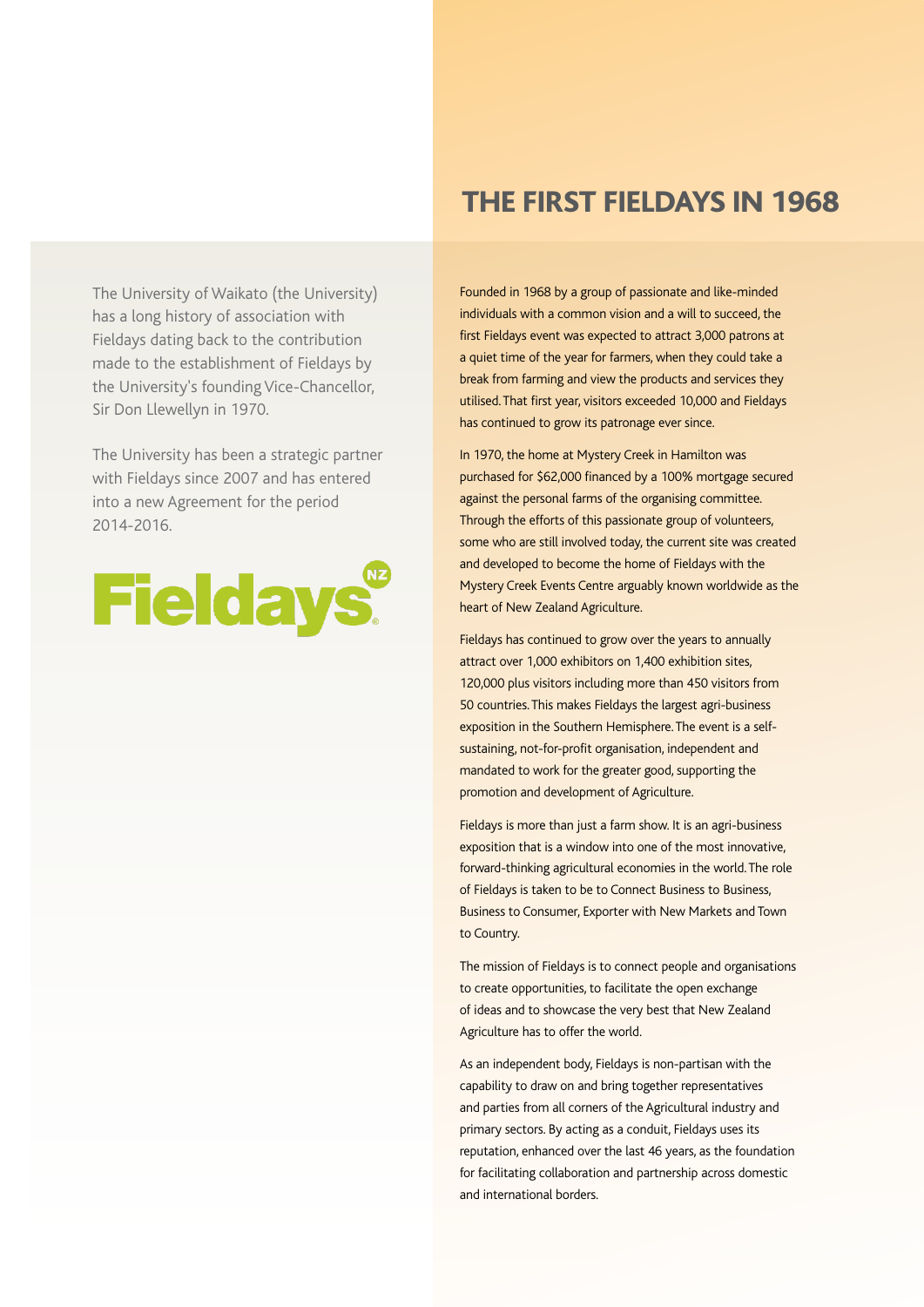

# TABLE OF CONTENTS

| THE FIRST FIELDAYS IN 1968                                     |                          |
|----------------------------------------------------------------|--------------------------|
| <b>EXECUTIVE SUMMARY</b>                                       | $\overline{2}$           |
| <b>INTRODUCTION TO THE ECONOMIC IMPACTS FROM FIELDAYS 2014</b> | $\overline{\mathcal{A}}$ |
| <b>PATRON ATTENDANCE AT 2014 FIELDAYS</b>                      | 5                        |
| <b>VISITOR SPENDING IMPACTS</b>                                | $\overline{7}$           |
| <b>EQUIPMENT SALES IMPACTS</b>                                 | 9                        |
| <b>FIELDAYS ORGANISATIONAL EXPENDITURE IMPACTS</b>             | 11                       |
| <b>SUMMARY AND CONCLUSIONS</b>                                 | 12                       |
| <b>APPENDIX 1 - Methodology Review</b>                         | 14                       |
| <b>APPENDIX 2 - Data Summary</b>                               | 18                       |
| <b>AUTHOR PROFILE</b>                                          | 21                       |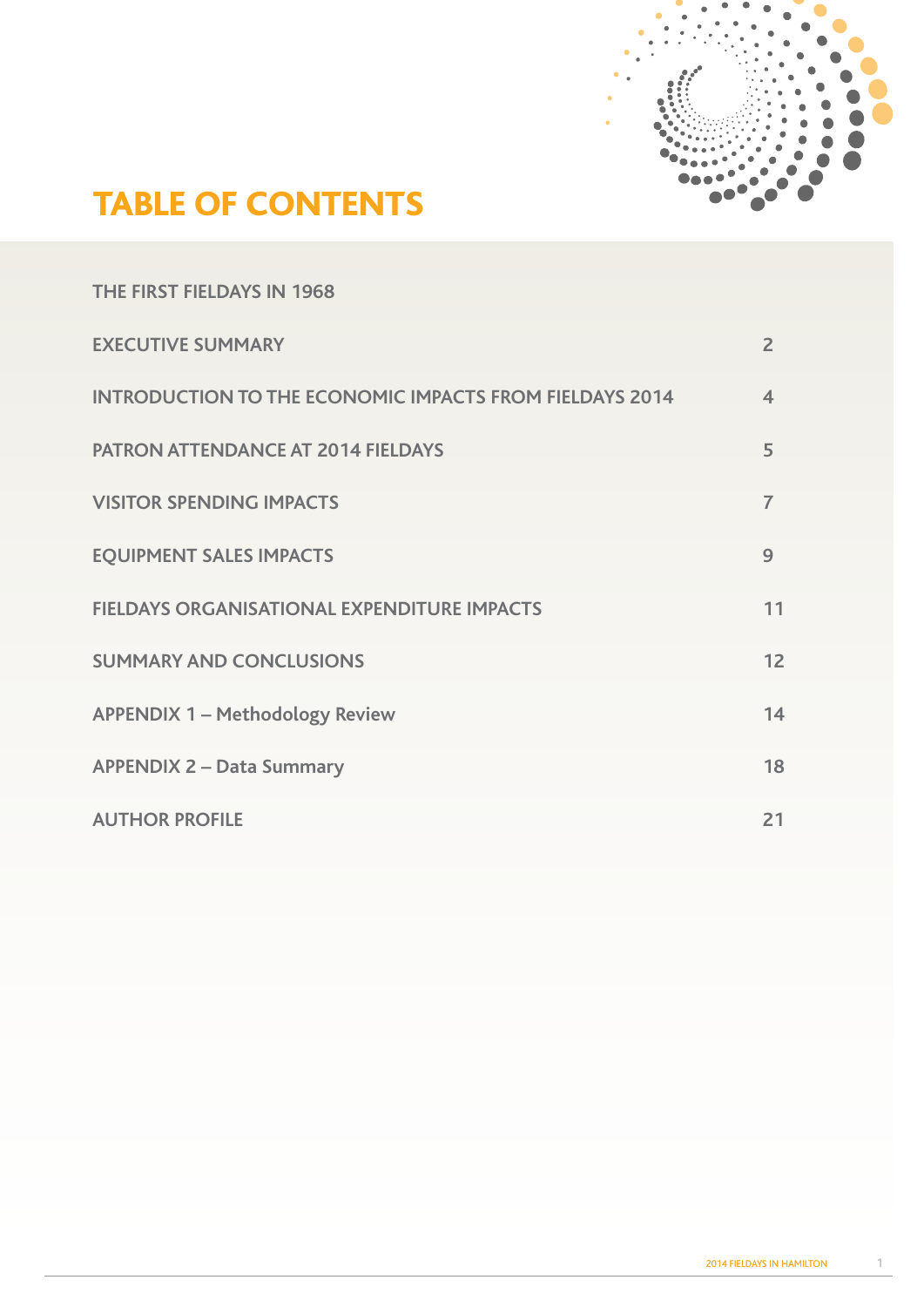# EXECUTIVE SUMMARY

The 2014 Fieldays event over 11 –14 June attracted 119,892 gate entries which was 4.2% lower than in 2013. For the 2014 event, a total of 942 firms exhibited their goods and services (up 4.9% over 2013) including 71 overseas firms (+109%) using a total of 1366 exhibitor sites (+4.8%). The aggregate economic impacts for the Waikato region and all New Zealand are shown in the following table:

# **Total economic impacts for Waikato and New Zealand from the 2014 Fieldays from all sources**

| <b>Region and Impact Source</b>        | <b>Revenue \$</b><br>millions | <b>Net</b><br><b>Household</b><br>Income \$ m | <b>Employment</b><br><b>Persons</b> | <b>Value Added</b><br>or GDP \$ m |
|----------------------------------------|-------------------------------|-----------------------------------------------|-------------------------------------|-----------------------------------|
| <b>Waikato Region</b>                  |                               |                                               |                                     |                                   |
| Visitor Expenditure                    | 33.56                         | 5.81                                          | 183                                 | 13.39                             |
| Equipment Sales                        | 93.37                         | 15.29                                         | 370                                 | 34.28                             |
| Organisational Expenditure             | 11.27                         | 1.75                                          | 47                                  | 3.98                              |
| <b>Total Impact for Waikato Region</b> | 138.20                        | 22.85                                         | 600                                 | 51.65                             |
| <b>Rest of NZ</b>                      |                               |                                               |                                     |                                   |
| Visitor Expenditure                    | 5.76                          | 1.61                                          | 31                                  | 4.15                              |
| Equipment Sales                        | 275.19                        | 51.16                                         | 1177                                | 117.62                            |
| Organisational Expenditure             | 2.37                          | 0.81                                          | 18                                  | 1.95                              |
| <b>Total Impact for All NZ</b>         | 421.52                        | 76.43                                         | 1826                                | 175.37                            |
|                                        |                               |                                               |                                     |                                   |
| 2014 Percent for the Waikato Region    | 32.7%                         | 29.9%                                         | 32.9%                               | 29.5%                             |
| 2013 Percent for the Waikato Region    | 34.4%                         | 33.8%                                         | 36.5%                               | 33.9%                             |
| 2014 and 2013 COMPARISONS              |                               |                                               |                                     |                                   |
| Waikato Total Impacts 2014 as above    | 138.20                        | 22.85                                         | 600                                 | 51.65                             |
| Waikato Total Impacts 2013             | 127.67                        | 22.75                                         | 609                                 | 51.61                             |
|                                        |                               |                                               |                                     |                                   |
| Percent Gain for the Waikato Region    | 8.2%                          | 0.4%                                          | $-1.5%$                             | 0.1%                              |
| NZ Total Impacts 2014 as above         | 421.52                        | 76.43                                         | 1826                                | 175.37                            |
|                                        |                               |                                               |                                     |                                   |
| <b>NZ Total Impacts 2013</b>           | 370.72                        | 67.33                                         | 1668                                | 152.13                            |
| Percent Gain for All NZ 2014/2013      | 13.7%                         | 13.5%                                         | 9.5%                                | 15.3%                             |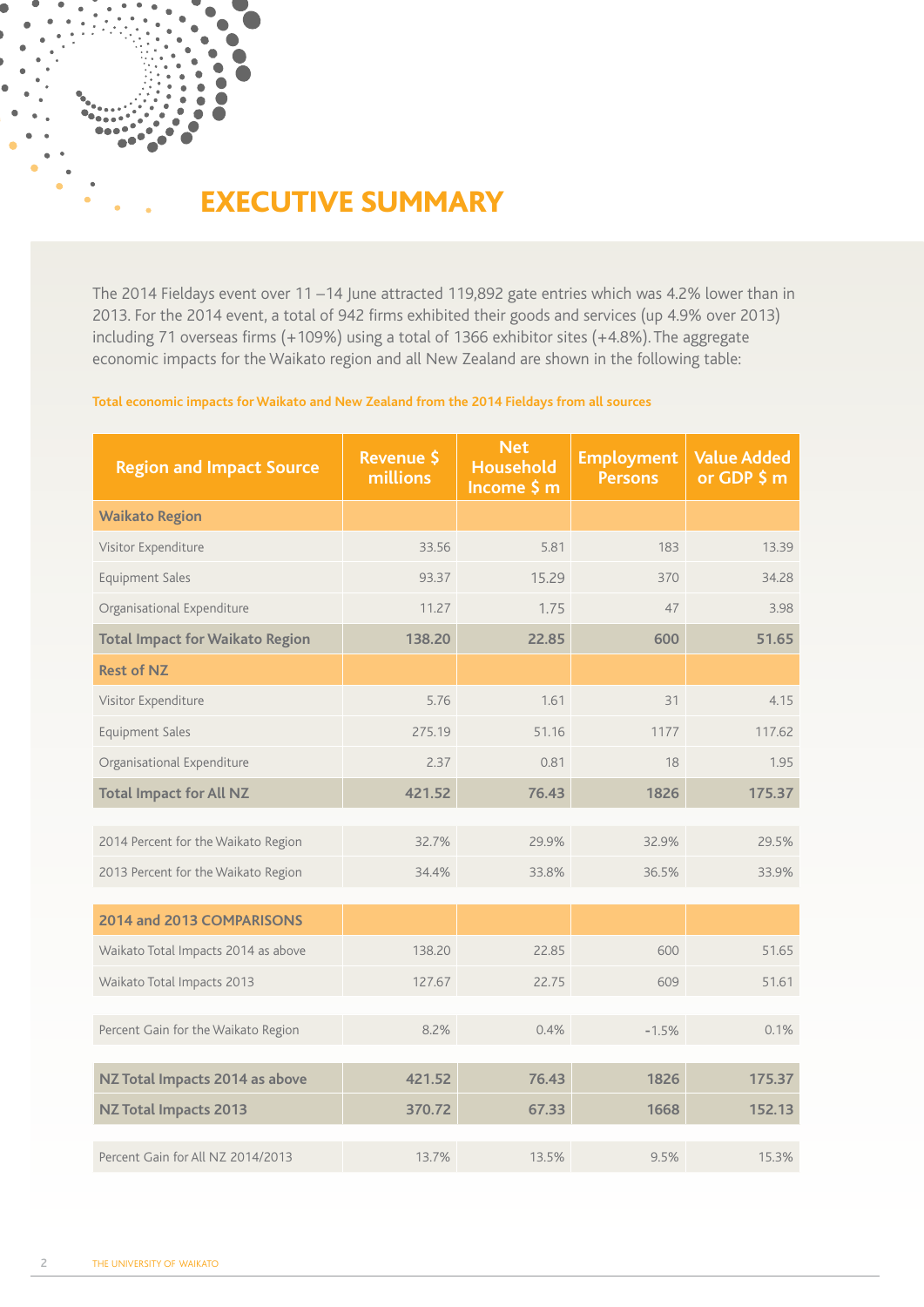

## **The highlights from the results in the above table are as follows:**

- » \$422 m in sales revenue for New Zealand firms with \$138 m for the Waikato region.
- » 1,826 full-year jobs (both full and part-time) sustained in the New Zealand economy in 2014 (600 Waikato jobs).
- » \$175 m additional GDP for the New Zealand economy in 2014 (\$52 m addition to Waikato GDP).
- » Approximately 31% of Fieldays impacts were realized in the Waikato regional economy in 2014, slightly down from the 35% in 2013.
- » This dip in the Waikato percentage together with the 129% increase in overseas exhibitor sites may suggest Fieldays is evolving into a more national and international event although the regional impacts are still obviously important.
- » The gain in the 2014 Fieldays economic impacts for the New Zealand economy over 2013 varied between 10% and 15% depending on the impact measure (revenue, income, employment and GDP).

## **The economic analysis of Fieldays resulted in the following conclusions:**

- » Every one of the 119,892 gate entries (man, woman or child) at the 2014 Fieldays generates \$3,500 in sales revenue for New Zealand firms including machinery and equipment sales.
- » Every gate entry by a visitor from outside the Waikato region generates \$500 in sales revenue for the Waikato hospitality sectors such as accommodation, restaurants, bars and retail trade (excludes equipment sales).
- » Visitors from outside the Waikato region to Fieldays contribute \$34 m annually in accommodation, entertainment, transport etc. to hospitality sectors in the Waikato regional economy.
- » Every dollar expended at Fieldays on accommodation, equipment sales, organisational infrastructure etc generated another \$1.30 of sales revenue somewhere else in the New Zealand economy including the Waikato region.
- » Surveys indicate that 30% of businesses attending Fieldays purchase equipment and other goods at the event. Another 17% are "likely to purchase" within the next 12 months as a result of exposure to products at Fieldays.
- » Exhibitor sites for overseas businesses increased from 34 in 2013 to 78 in 2014, a 129% increase. This suggests the international importance of Fieldays is gaining significant momentum.
- » Government sponsorship with regard to overseas interest may be important in sustaining this 129% increase in overseas involvement with Fieldays. Making Fieldays the agricultural equivalent of the Farnborough Air Show should be a top Government priority.
- » Fieldays is without peer as a platform for demonstrating New Zealand's agricultural expertise and world leadership in some areas, as well as acquainting grass roots farmers and growers with the latest productivity enhancing equipment and techniques.
- » A total of 76% of 2014 patrons rated Fieldays as the most important (or equally important) event of all annual New Zealand events.
- » The economic impacts summarised above are important but not the only gains secured nationally and regionally from Fieldays. The 942 firms participating in the event enhance their reputation and build brand loyalty for future operations. This is particularly important for international sales and New Zealand exports in the future. The politicians and market movers attracted to this international event facilitate world-wide and regional interactions that could help the Waikato region further develop its production and logistics potential.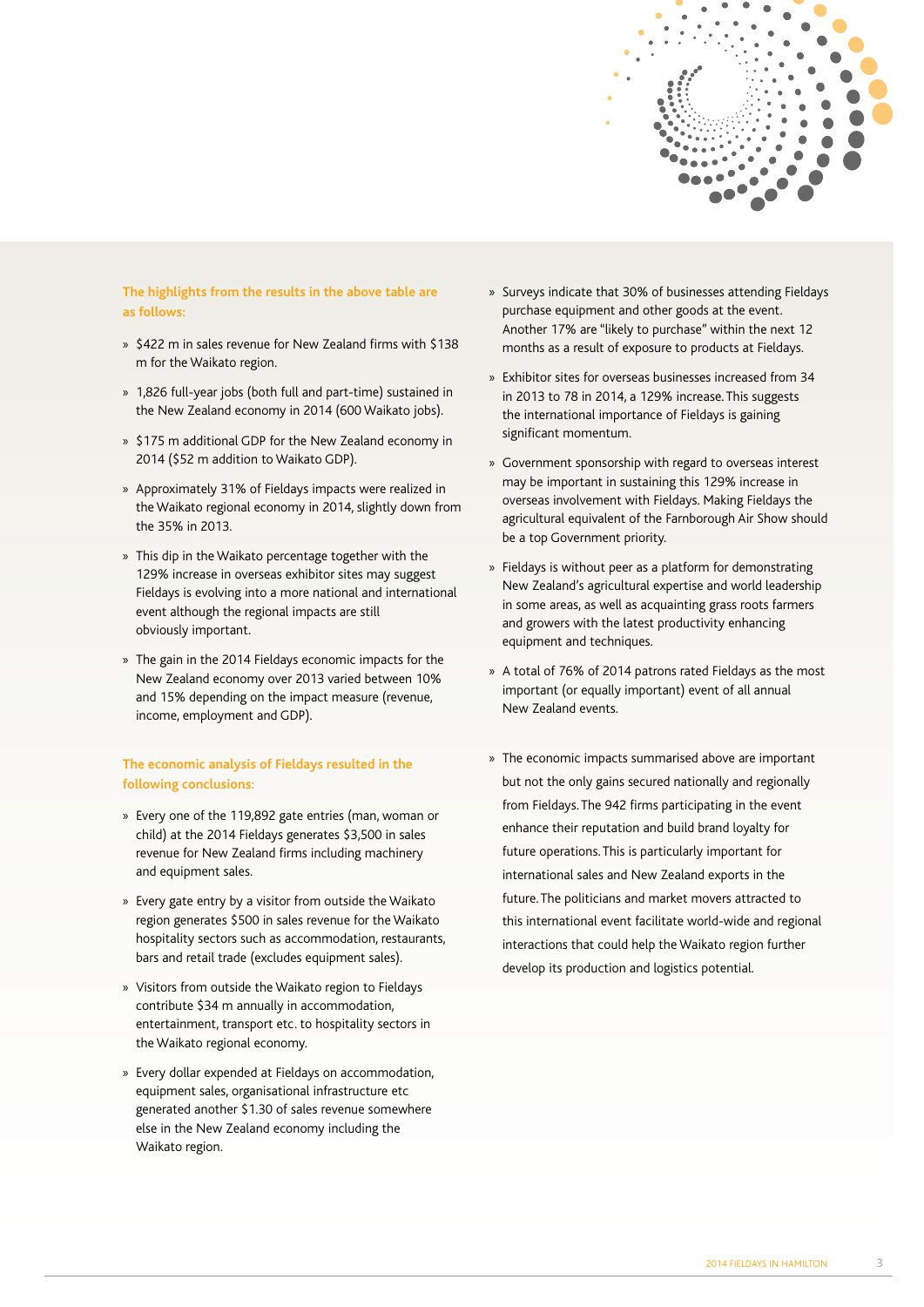# INTRODUCTION TO THE ECONOMIC IMPACTS

The 2014 Fieldays were held at the Mystery Creek home location in Hamilton from June 11th to 14th. Gate entries over the four day event totalled 119,892 down 4.2% on the 125,127 in 2013. In 2014 there were 942 exhibitors (+4.9% over 2013), including 71 international exhibitors (+109% over 2013), on 1366 sites at the Mystery Creek complex. The large increase in overseas exhibitors (more than doubling) is especially pleasing and augers well for the international future of the event. More international exhibitors mean an increased stimulus for the hospitality sectors in the Waikato region as these patrons are typically higher spenders. A total of 76% of the New Zealand patrons attending in 2014 rated Fieldays as at least as or more important than any other New Zealand event held annually. The economic impacts such as sales revenue, employment etc. from this event accrue first in the Waikato region but spill over into the rest of New Zealand (RONZ) for a significant nation-wide economic stimulus. This is especially important at this time as both New Zealand and the world continue to emerge from the Global Financial Crisis (GFC) that ensued in 2008. Fieldays is the main showcase for New Zealand expertise in agricultural, horticultural and related technology and also attracts international business exhibitors. This year, overseas exhibitor sites increased by 129% over the 2013 number.

The economic impacts estimated in this report due to Fieldays activities comprise sales revenue, net (after tax) household income, employment as measured by employment count (includes both full and part-time workers) and value added or gross domestic product (GDP or gross regional product GRP for a region such as the Waikato Regional Council). Value added or GDP/GRP comprise the gross wages and salaries of regional (or national) workers, the gross (before tax) profits of regional business units plus depreciation of fixed capital used up in production. GDP is a better measure of regional gain than sales revenue since the latter includes the value of imported goods and services included in the final sale. For products such as vehicles and sophisticated machinery such as turbines, the sales revenue figure is high but most of the value added is generated overseas. All four economic impacts are reported here. Economic impacts from events such as Fieldays

originate from three main sources. First, the economic activity generated by out-of-region patrons at the event or visitors to the region. Their Fieldays expenditure would have typically occurred in their home region but the Fieldays event results in some expenditure being transferred to the Waikato region. This is a net regional gain for the Waikato. Expenditure by Waikato patrons at Fieldays (eg a vehicle purchase) would almost certainly have occurred in Waikato at some time during the 2014 year without the event and is therefore excluded from the Fieldays impacts. Sales of equipment, machinery, outdoor furniture etc. are included as an impact, although a proportion of this expenditure would have occurred without the Fieldays event. These sales accrue to Waikato firms, firms in the rest of New Zealand and overseas firms. Note that sales revenues secured at Fieldays by overseas firms are excluded from the economic impacts recorded here. In fact, a proportion of these sales (possibly 10% - 15%) would generate activity for New Zealand businesses and employees through delivery, after-sales service, maintenance, parts etc. This means that as all sales from overseas sites are excluded here, the impacts reported can be considered "conservative". Finally, expenditure by organisations at Fieldays (eg electricity, waste disposal etc.) will also generate impacts for the Waikato region and the rest of New Zealand. Specialised financial services such as insurance will generally directly impact the major cities such as Auckland and Wellington and not regions such as Waikato (Hamilton). All such so-called flow-ons are estimated from the economic models and are included in the total impacts for all New Zealand.

All economic impacts for the Waikato region and New Zealand in total have been estimated using 88-sector economic models for the year ended December 2013 (see Appendix 1). In recent years including 2014, the GFC has had discernable effects on economic activity, employment etc. with total New Zealand employment in 2013 for example still below the level achieved in early 2008. Quite possibly, due to New Zealand's current and projected high growth rates by historical standards, the 2014 figures when reported in November 2014 will exceed the 2008 peaks.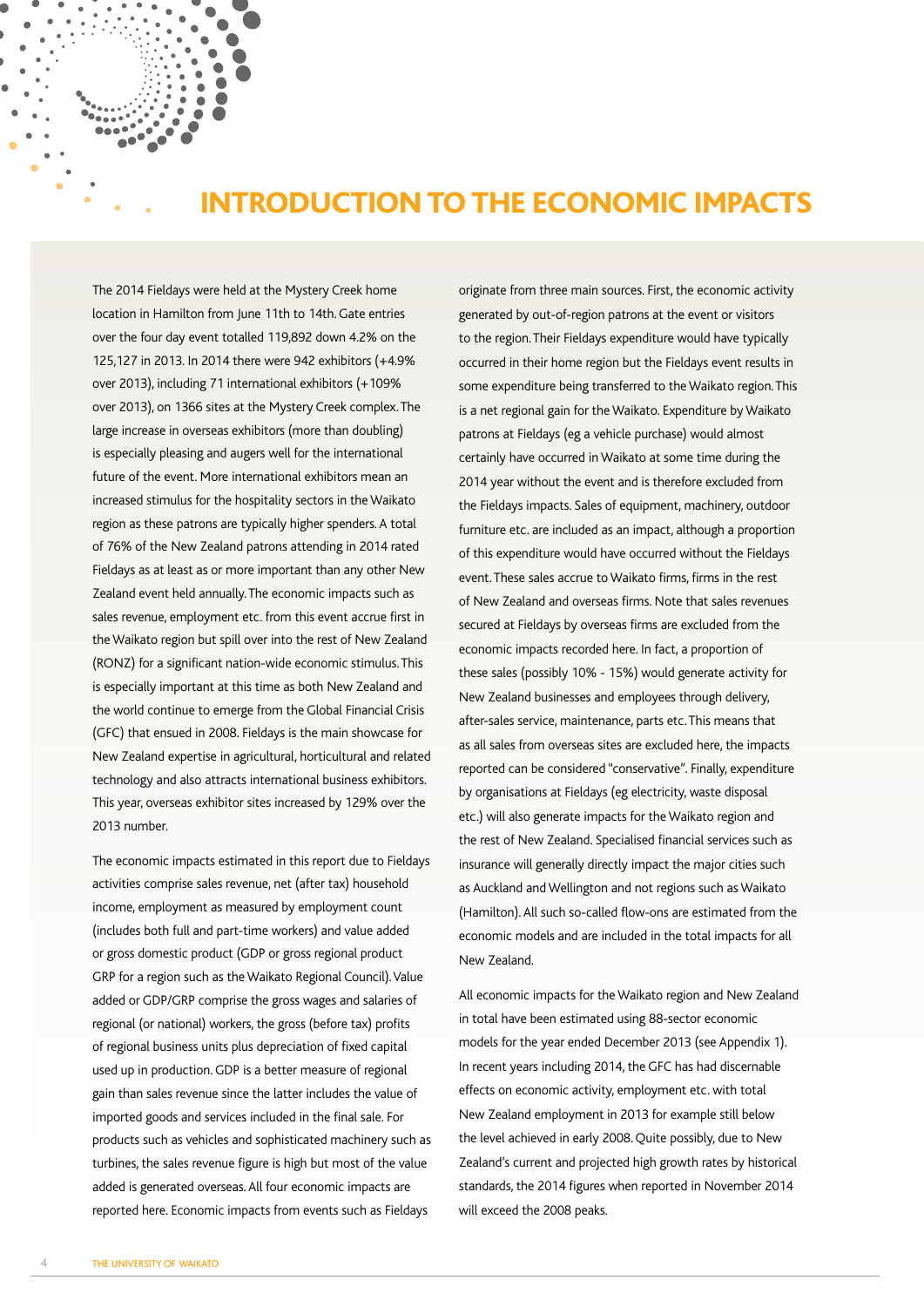

# PATRON ATTENDANCE

Table 1 below summarises the 2014 Fieldays patron demographics by age and residency for 2014 Fieldays.

| Age                | Percentage              | <b>Number</b> |
|--------------------|-------------------------|---------------|
| $0 - 30$           | 18                      | 21,581        |
| $30 - 39$          | 15                      | 17,984        |
| $40 - 49$          | 21                      | 25,177        |
| $50 - 59$          | 27                      | 32,371        |
| $60 - 69$          | 15                      | 17,984        |
| $70+$              | $\overline{4}$          | 4,795         |
| <b>TOTALS</b>      | 100%                    | 119,892       |
|                    |                         |               |
| <b>Residency</b>   |                         |               |
| Northland          | $\overline{4}$          | 4,796         |
| Auckland           | 16                      | 19,183        |
| Waikato/Coromandel | 47                      | 56,349        |
| Bay of Plenty      | 14                      | 16,785        |
| Lower North Island | 13                      | 15,586        |
| South Island       | $\overline{\mathbf{3}}$ | 3,597         |
| Overseas           | $\overline{c}$          | 2,398         |
| Not Disclosed      | $\overline{1}$          | 1,198         |
| <b>TOTALS</b>      | 100%                    | 119,892       |

**Table 1: Visitor demographics by age and residency** The relatively even spread over the various age groups is a good sign for all types of exhibitors. At over 2,000, the number of overseas patrons is also a heartening statistic as the international stature of Fieldays is becoming evident. The 47% of patrons from the Waikato (includes Coromandel) region is a significant increase over the 2013 Waikato percentage of just over 40%. This percentage in 2014 may have been inflated over 2013 due to 3 vehicular accidents on the southern motorway link to Auckland during the event. Many potential Fieldays patrons apparently returned to Auckland. Furthermore, a closure on the Kaimai road reduced the number of Bay of Plenty patrons this year.

## **Table 2: Gate entries by day for 2014 Fieldays**

| Day of the<br><b>Week</b> | <b>Entries by Day</b> | <b>Running Total</b> | 2014/2013<br>% Change | <b>Conditions</b>     |
|---------------------------|-----------------------|----------------------|-----------------------|-----------------------|
| Wednesday 11th June       | 21,353                | 21,353               | $-20%$                | H'vy rain, str'g wind |
| Thursday 12th June        | 25,139                | 46,492               | $-20%$                | Showers all day       |
| Friday 13th June          | 41.219                | 87,711               | $-9%$                 | Sunny and dry         |
| Saturday 14th June        | 32,181                | 119,892              | $-4%$                 | Sunny and dry         |
| <b>TOTALS</b>             | 119,892               | 119,892              | $-4.2%$               |                       |

For 2014, gates entries at 119,892 were 4.2% lower than for 2013 at 125,127. The Global Financial Crisis (GFC) continues to have a restraining effect on world economic activity. The latest available Employment Count data by sector as at February 2013 estimated total employment at 1,941,040 for New Zealand and 166,190 for the Waikato Regional Council economy. These figures are 1.8% and 2.6% below the respective February 2008 peak values before the full effects of the GFC became evident. Currently in August 2014, Treasury is forecasting growth in the New Zealand economy for the year ended March 2015 at 5.2% in nominal terms and 3.8% in real (inflation adjusted) terms. In

real terms, the 3.8% growth currently is forecast to fall to 3% for the year ended March 2016 and to 2.2% for the year after. These are still extremely good growth rates for the New Zealand economy compared to its performance over 2008 – 2012 and the continuing slow recovery from the GFC. Although some commodity prices have retreated from their all-time highs, the climate augers well for the agricultural sectors which are the main drivers of New Zealand's economic prosperity. If the Treasury growth rates eventuate (and the world economy may indeed yet stall), New Zealand employment levels (in total and in the regions) should overtake the previous 2008 peaks noted above.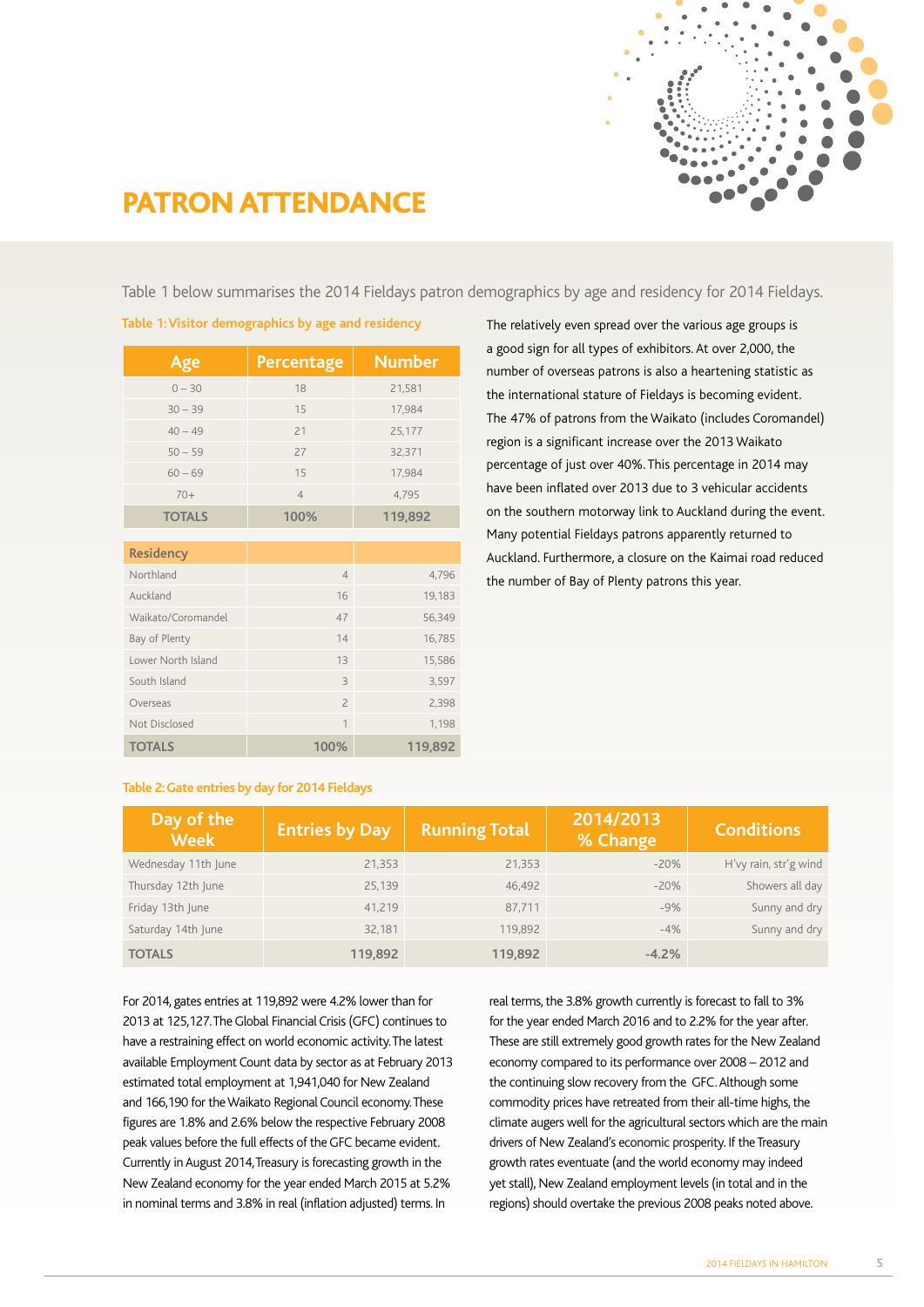

**Figure 1: Fieldays gate entries for years 1999-2014**



#### **T** Total Visitor Numbers

Looking at Figure 1, the GFC effect is clearly evident after 2008 when gate entries peaked at 131,629. The fall-off in gate numbers in the three years since 2012 back to the levels of the early 2000's is yet more evidence that the GFC is still influencing business

activity world-wide. Currently, a continued but slow emergence from the GFC appears to be the most likely outcome. Any further shock or geopolitical incident could stall this recovery with ominous consequences for the world economy.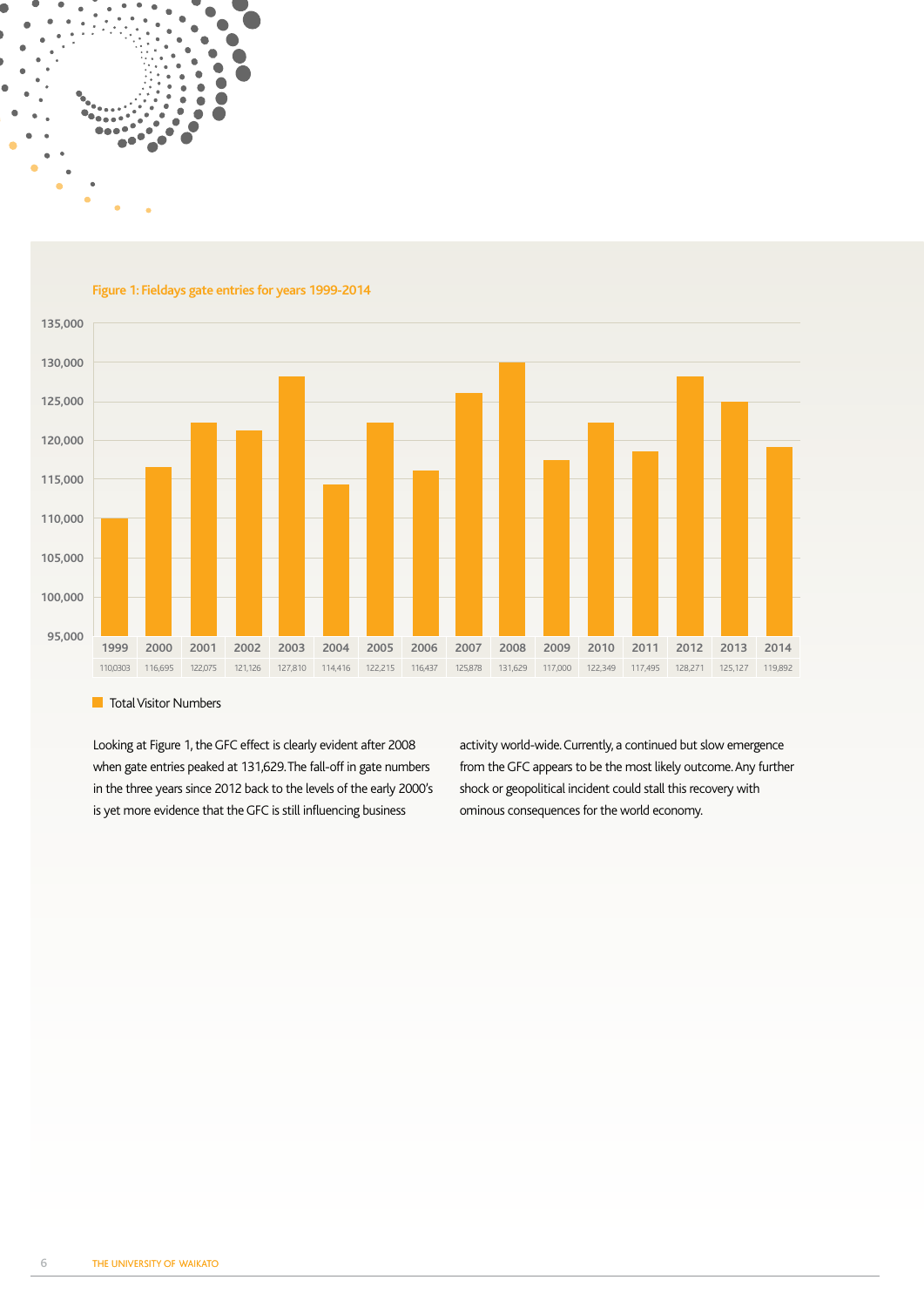

# VISITOR SPENDING IMPACTS

An estimated 63,543 of out-of-region patrons (ie non-Waikato) directly spent an estimated \$15.84 m in total over the four days of the 2014 Fieldays. This equates to an average of just under \$250 per person at the event but excludes the cost of entry to Fieldays itself. This spending in sectors such as Accommodation, Restaurants and Bars, Sport and Recreation etc. by visitors is labelled direct or first round spending and induces follow on or flow-on spending in sectors supplying the direct spend sectors such as Accommodation (see below). This direct or first-round

spending is the first value in Table 3 below. All other impacts are derived from this expenditure using the appropriate economic model (Waikato region or all New Zealand). All such direct spending induces flow-ons from supplying sectors such as Electricity, Meat Processing, Beverages Malt and Tobacco, Other Food Manufacturing and similar that aggregate up to a total impact for the Waikato region and also for the rest of New Zealand. Economic impacts from visitor spending for the Waikato region and the rest of New Zealand are summarised in Table 3.

### **Table 3: Total Impacts from Visitor Expenditure at 2014 Fieldays for the Waikato Region and NZ**

| <b>Expenditure</b><br><b>Round</b>    | <b>Revenue \$</b><br>millions | <b>Net Household</b><br>Income \$ m | <b>Employment</b><br><b>Persons</b> | <b>Value Added</b><br>or GDP $$m$ |
|---------------------------------------|-------------------------------|-------------------------------------|-------------------------------------|-----------------------------------|
| Waikato                               |                               |                                     |                                     |                                   |
| Direct or first round                 | 15.84                         | 3.61                                | 126                                 | 7.29                              |
| Flow-on rounds                        | 17.72                         | 2.20                                | 57                                  | 6.10                              |
| <b>Total Impact Waikato</b><br>Region | 33.56                         | 5.81                                | 183                                 | 13.39                             |
| Other NZ                              |                               |                                     |                                     |                                   |
| Airfares Overseas Patrons             | 0.87                          | 0.24                                | 5                                   | 0.63                              |
| Other NZ Flow-on<br>Rounds            | 4.89                          | 1.37                                | 26                                  | 3.52                              |
| <b>Total Impact for All NZ</b>        | 39.32                         | 7.42                                | 214                                 | 17.54                             |
| Waikato Percentage of NZ              | 85.3%                         | 78.3%                               | 85.5%                               | 76.3%                             |
| Waikato Region Multiplier             | 2.12                          | 1.61                                | 1.45                                | 1.84                              |
| NZ Multiplier                         | 2.35                          | 1.93                                | 1.63                                | 2.21                              |
| 2014 and 2013<br><b>Comparisons</b>   |                               |                                     |                                     |                                   |
| Total Impacts 2014 as<br>above        | 39.32                         | 7.42                                | 214                                 | 17.54                             |
| Total Impacts 2013                    | 30.11                         | 6.24                                | 218                                 | 14.65                             |
| <b>Percentage Gains</b>               |                               |                                     |                                     |                                   |
| 2014/2013                             | 30.6%                         | 18.9%                               | $-1.8%$                             | 19.7%                             |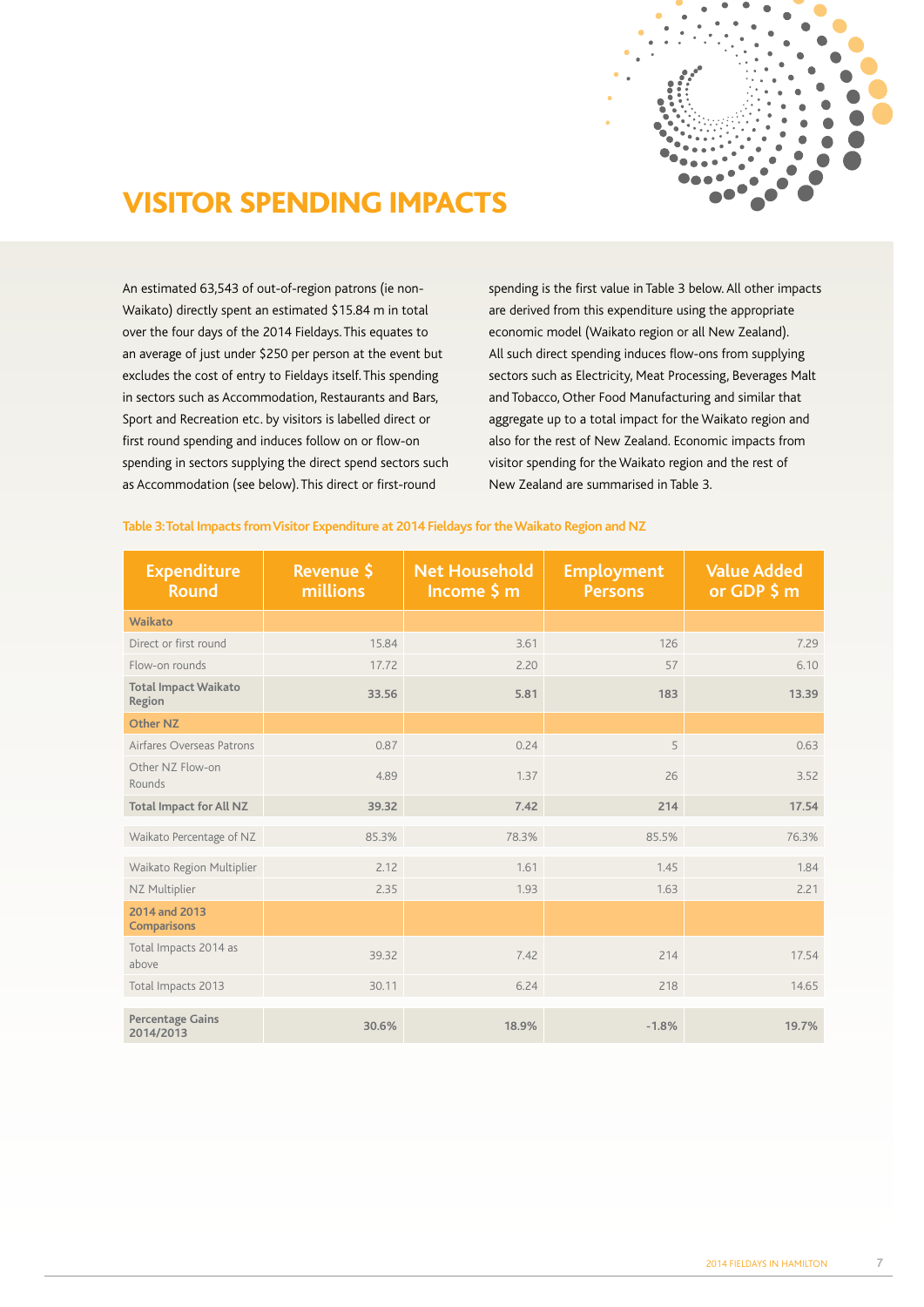

Visitor spending at Fieldays generates \$39.32 m of sales revenue throughout New Zealand with \$33.56 of this total (85%) captured by businesses in the Waikato region.

About 81% of the New Zealand-wide visitor spending impacts on average accrue to the Waikato region. The Revenue multipliers tell us that every dollar of visitor expenditure at Fieldays induces another \$1.12 of expenditure for businesses in the Waikato region with another 23c of expenditure flowing into the rest of New Zealand ( 1.00 + 1.12 + 0.23 = \$2.35).

With 63,543 of non-Waikato visitor patronage at Fieldays, we can conclude that every visitor gate entry (man, woman or child) generates over \$500 of expenditure in the Waikato region's hospitality and supporting sectors. These include Accommodation, Restaurants and Bars, Road Transport (taxis, tours etc.), Sport and Recreation and the retail trade sectors as well as the primary supporting sectors (see below). Furthermore, an estimated 183 full-year jobs (both full and part-time) are sustained in the

Waikato region due solely to this Fieldays visitor expenditure in the hospitality sectors. The sectors gaining most of the flowon business from hospitality services include Horticulture and Fruit Growing, Meat Processing, Dairy Processing, Other Food Manufacturing, Beverages Malt and Tobacco which are all substantial employing sectors in the Waikato region. This means the Waikato region needs to import very little in the way of goods and services to supply the hospitality sectors in servicing Fieldays visitor demands. Accordingly, much of the Value Added (or GRP) created by visitor spending at Fieldays remains in the Waikato region. For example, if Hamilton did not have a casino, some of this visitor spending could leak into the Auckland region with its more extensive entertainment infrastructure.

The slight percentage fall in the 2014 employment impact compared to 2013 possibly reflects better working productivity in the effected sectors in the latest economic model for the year ended December 2013 compared to an earlier model used to calculate the 2013 impacts.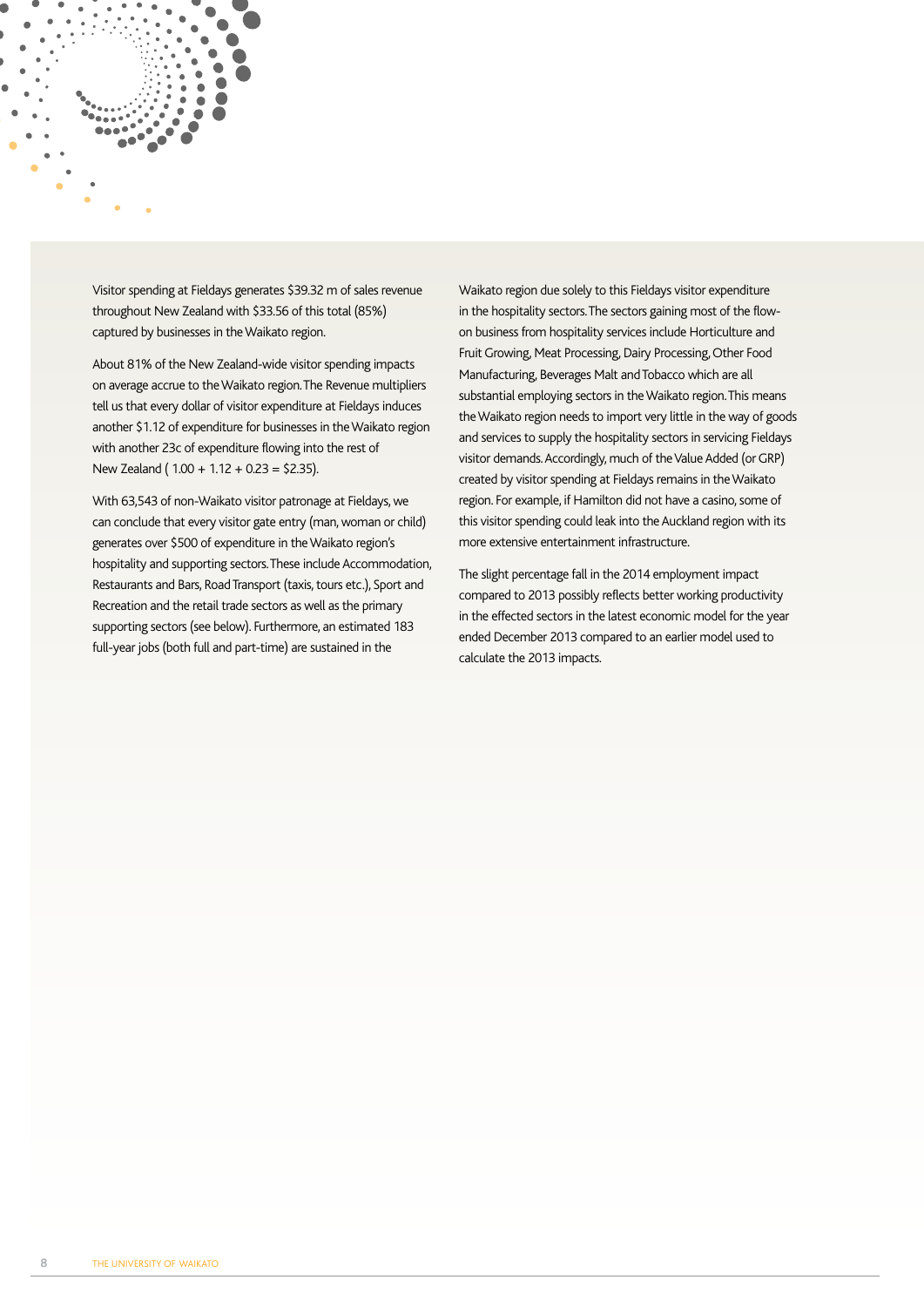

# EQUIPMENT SALES IMPACTS

Exhibitor demographics are summarised in Table 4. Comparing 2014 with last year, an overall 5% increase in exhibitors shows the event to be gaining traction despite the GFC backdrop to current world economic conditions.

|  | Table 4: Exhibitor demographics For 2014 Fieldays and 2013 comparisons |  |
|--|------------------------------------------------------------------------|--|
|  |                                                                        |  |

|                             | Number 2014 | <b>Number 2013</b> | <b>Percent Gain</b> |
|-----------------------------|-------------|--------------------|---------------------|
| <b>Residency</b>            |             |                    |                     |
| Waikato                     | 255         |                    |                     |
| Rest of New Zealand         | 616         |                    |                     |
| <b>Total NZ</b>             | 871         |                    |                     |
| Overseas                    | 71          |                    |                     |
| <b>TOTALS FOR RESIDENCY</b> | 942         | 898                | 4.9%                |
| <b>Exhibitor Sites</b>      |             |                    |                     |
| Waikato                     | 359         | 352                | 2.0%                |
| Rest of NZ                  | 929         | 917                | 1.3%                |
| <b>Total NZ</b>             | 1288        | 1269               | 1.5%                |
| Overseas                    | 78          | 34                 | 129.4%              |
| <b>Totals For Sites</b>     | 1366        | 1303               | 4.8%                |

Although New Zealand sites increased by only 1.5% over 2013, it is particularly pleasing to see the 129% increase in overseas exhibitor sites. This suggests that the international awareness of Fieldays is gaining significant momentum. A key feature for the 2015 event will be the sustainability of this increased overseas interest. There is clearly a role for Government here to incentivise involvement by overseas firms in what could become the agricultural equivalent of the Farnborough Air Show.

A total of 942 exhibitors on 1,366 sites participated in the 2014 event. Of this 1,366 total, 359 (26%) were from the Waikato region, 929 (68%) from the rest of New Zealand and 78 (6%) from overseas. Fieldays provides an opportunity for exhibitors to demonstrate the latest technology available for the agricultural, horticultural and other primary sectors.

In estimating equipment sales at each exhibitor site, respondents were asked to include in their estimate the sales they judged would occur as a result of the Fieldays interactions. While

this introduces subjectivity into the sales estimates, it is well understood that not all sales due to Fieldays are realised at the four days of the event. Major equipment purchases are not usually spur-of-the-moment transactions. Over the four days, average sales per site were estimated at \$125,829. With 1,288 New Zealand exhibitor sites, this results in total direct equipment sales due to Fieldays at \$162.06 m. Based on exhibitor residency, this allocates \$45.17 m to Waikato firms and \$116.89 m to firms in the rest of New Zealand. As noted above, sales by overseas exhibitors are excluded from the economic impact calculations for Waikato and New Zealand.

Although equipment sales are a predominant feature of Fieldays activities, sales of consumables such as drenches, sprays etc. and other agricultural services are also important. Clearly some of these sales would have taken place in the absence of Fieldays but have been included in the impacts reported here making surveys of purchases easier to undertake by respondents.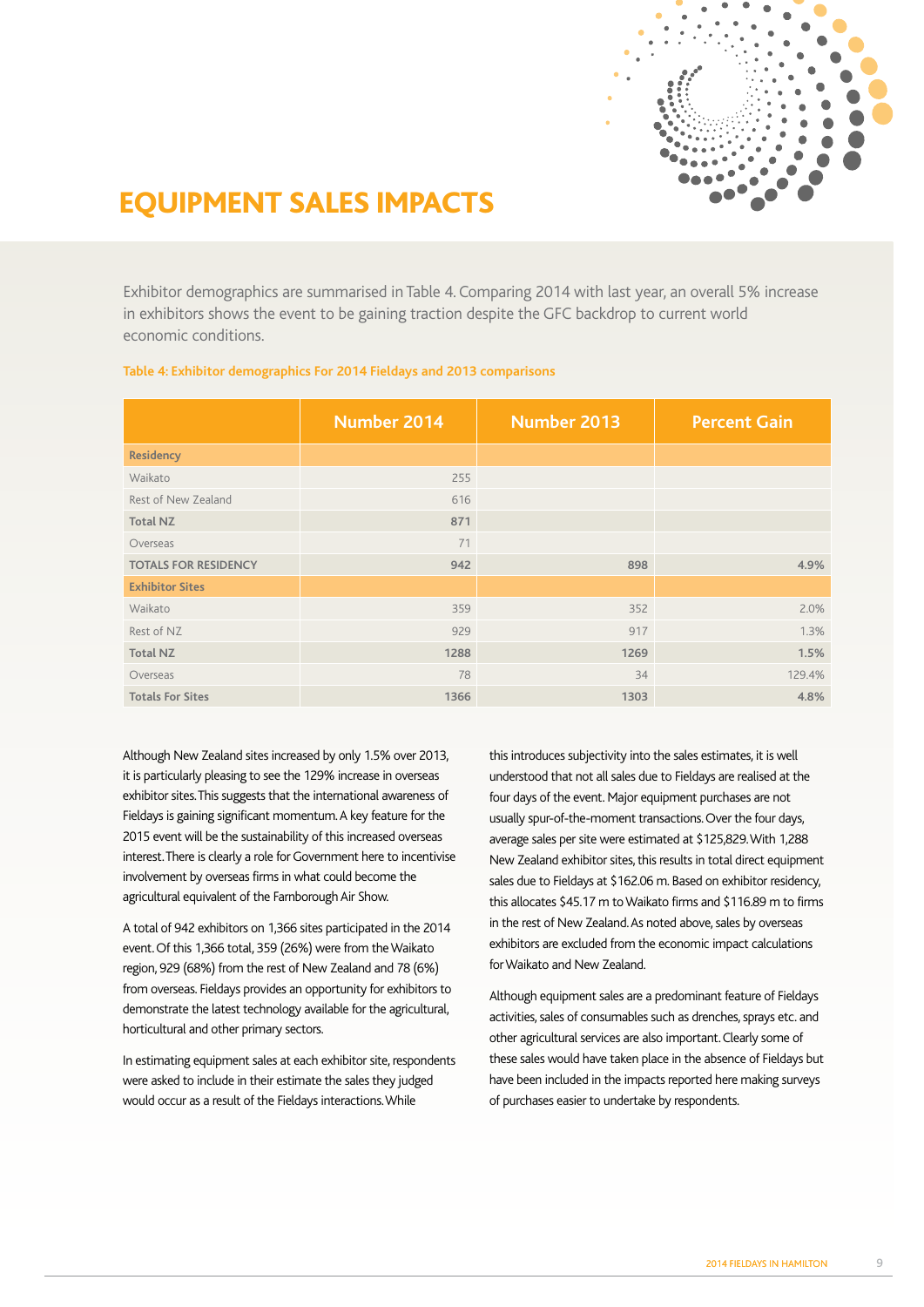Table 5 below summarises the total economic impacts for Waikato and the rest of New Zealand after allowing for the flow-ons from direct equipment sales of \$162.06 m.

| <b>Expenditure</b><br><b>Round</b>    | Revenue \$<br>millions | <b>Net Household</b><br>Income \$ m | <b>Employment</b><br><b>Persons</b> | <b>Value Added</b><br>or GDP $$m$ |
|---------------------------------------|------------------------|-------------------------------------|-------------------------------------|-----------------------------------|
| Waikato                               |                        |                                     |                                     |                                   |
| Direct or first round                 | 45.17                  | 9.01                                | 218                                 | 17.73                             |
| Flow-on rounds                        | 48.20                  | 6.28                                | 152                                 | 16.55                             |
| <b>Total Impact Waikato</b><br>Region | 93.37                  | 15.29                               | 370                                 | 34.28                             |
| <b>Other NZ</b>                       |                        |                                     |                                     |                                   |
| Rest of NZ direct or first<br>round   | 116.89                 | 23.71                               | 565                                 | 46.60                             |
| Flow-on rounds                        | 148.94                 | 24.22                               | 551                                 | 62.96                             |
| Waikato flow-ons to RONZ              | 9.36                   | 3.23                                | 61                                  | 8.06                              |
| <b>Total NZ Impacts</b>               | 368.56                 | 66.45                               | 1547                                | 151.90                            |
|                                       |                        |                                     |                                     |                                   |
| Waikato Percentage of NZ              | 25.3%                  | 23.0%                               | 23.9%                               | 22.6%                             |
|                                       |                        |                                     |                                     |                                   |
| Waikato Region Multiplier             | 2.07                   | 1.70                                | 1.70                                | 1.93                              |
| NZ Multiplier                         | 2.27                   | 2.03                                | 1.98                                | 2.36                              |
| 2014 and 2013<br><b>Comparisons</b>   |                        |                                     |                                     |                                   |
| Total Impacts 2014<br>as above        | 368.56                 | 66.45                               | 1547                                | 151.90                            |
| Total Impacts 2013                    | 328.07                 | 58.68                               | 1396                                | 131.62                            |
| <b>Percentage Gains</b><br>2014/2013  | 12.3%                  | 13.2%                               | 10.8%                               | 15.4%                             |

### **Table 5: Total impacts from equipment sales at 2014 Fieldays for the Waikato and New Zealand**

The Revenue multiplier for all New Zealand is derived as 368.56/(45.17 + 116.89) or 2.27. This means every dollar of equipment sales at Fieldays generates another \$1.27 of sales revenue elsewhere in the New Zealand economy including the Waikato region. Since the majority of New Zealand exhibitors were from outside the Waikato region, the rest of New Zealand (excluding Waikato) is the main beneficiary of this activity. Of course, we must acknowledge that some of these sales would have been realized by New Zealand firms during 2014/15 in the absence of Fieldays. Nevertheless, it is credible to claim that the size and international significance of the Fieldays event generates attendance by potential

buyers from around the world resulting in sales for New Zealand firms that would not have occurred in the absence of the event. Gaining international recognition as a reliable supplier of agricultural, horticultural and similar equipment and machinery makes Fieldays an indispensable input into ongoing profitability for New Zealand manufacturing firms in these sectors. Continued success in agricultural machinery production can only be achieved if a sufficient scale is attained by New Zealand manufacturers. Selling internationally is therefore a necessity. The current activity in these sectors throughout New Zealand can attribute over 1,500 jobs to the Fieldays event.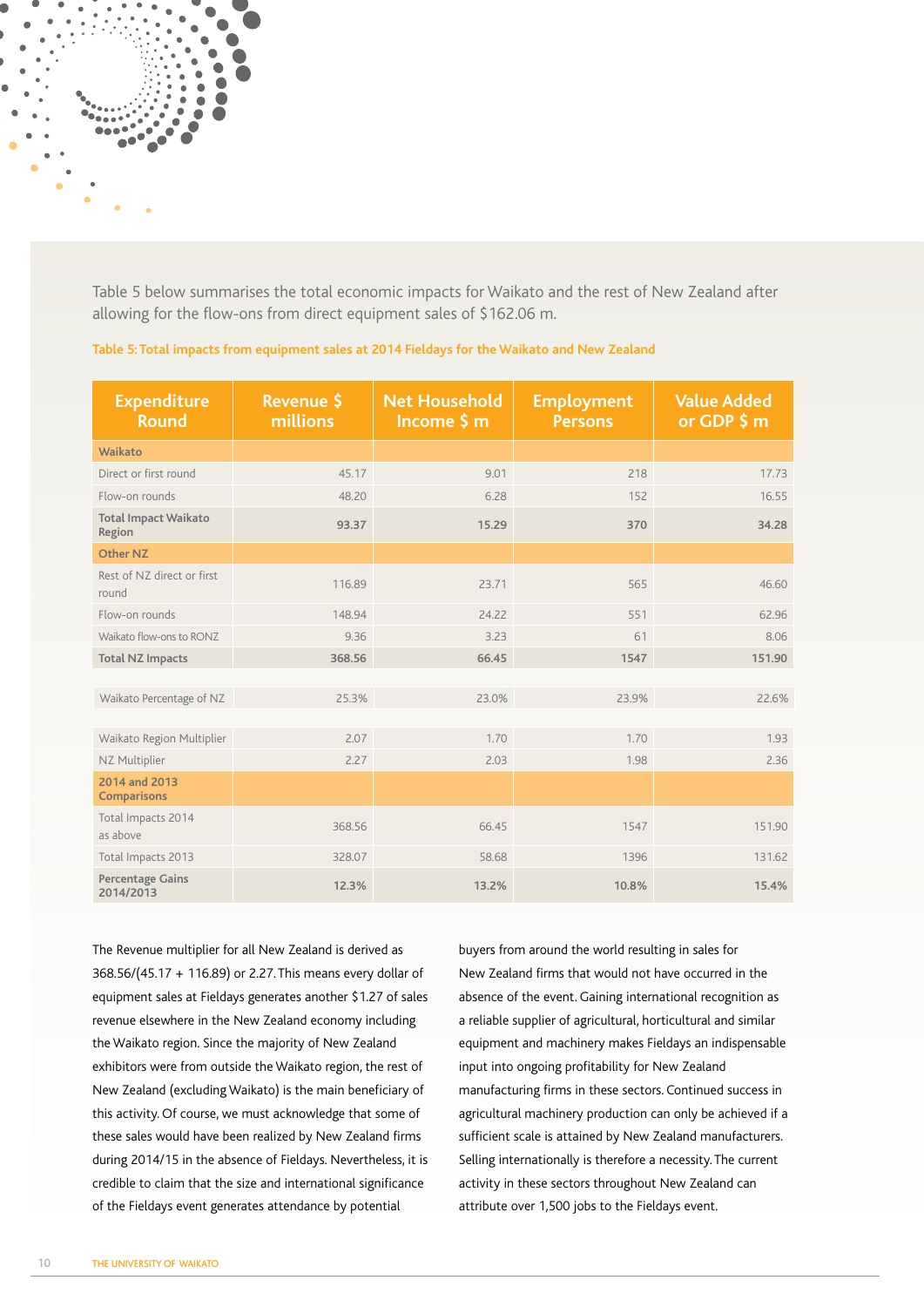

# ORGANISATIONAL EXPENDITURE IMPACTS

The organisation of Fieldays requires expenditures by a number of businesses including expenditures at the Mystery Creek location. An estimated \$6.20 m was expended on Fieldays organisation in 2014 including expenditure of

\$3.38 m by the New Zealand National Fieldays Society Inc. This total, augmented by exhibitor expenditure, comprised \$4.71 m on goods and services and an additional \$1.49 m on gross household income for employees and casual staff.

The direct and flow-on impacts from the \$4.71 m first round expenditure on goods and services (and also the household expenditures resulting from the \$1.49 m from wage and salary income) are summarised in Table 6.

| <b>Expenditure Round</b>           | <b>Revenue \$</b><br>millions | <b>Net</b><br>Household<br>Income \$ m | <b>Employment</b><br><b>Persons</b> | <b>Value Added</b><br>or GDP $$m$ |
|------------------------------------|-------------------------------|----------------------------------------|-------------------------------------|-----------------------------------|
| Waikato                            |                               |                                        |                                     |                                   |
| Direct or first round              | 4.71                          | 0.86                                   | 24                                  | 1.54                              |
| Flow-on rounds                     | 6.56                          | 0.89                                   | 23                                  | 2.44                              |
| <b>Total Impact Waikato Region</b> | 11.27                         | 1.75                                   | 47                                  | 3.98                              |
| <b>Other NZ</b>                    |                               |                                        |                                     |                                   |
| Flow-ons into the RONZ             | 2.37                          | 0.81                                   | 18                                  | 1.95                              |
| <b>Total Impact for All NZ</b>     | 13.64                         | 2.56                                   | 65                                  | 5.93                              |
|                                    |                               |                                        |                                     |                                   |
| Waikato Percentage of NZ           | 82.6%                         | 68.4%                                  | 72.3%                               | 67.1%                             |
|                                    |                               |                                        |                                     |                                   |
| Waikato Region Multiplier          | 2.39                          | 2.03                                   | 1.96                                | 2.58                              |
| NZ Multiplier                      | 2.90                          | 2.98                                   | 2.71                                | 3.85                              |
| 2014 and 2013 Comparisons          |                               |                                        |                                     |                                   |
| Total Impacts 2014 as above        | 13.64                         | 2.56                                   | 65                                  | 5.93                              |
| Total Impacts 2013                 | 12.54                         | 2.41                                   | 54                                  | 5.86                              |
| Percentage Gains 2014/2013         | 8.8%                          | 6.2%                                   | 20.4%                               | 1.2%                              |

### **Table 6: Total impacts from 2014 Fieldays organisational expenditure for the Waikato and New Zealand**

The scale of this expenditure at a total of \$6.2m initially (\$4.71 m on goods plus \$1.49 m on wages) results in total impacts at a much lower level than visitor spending and equipment sales at Fieldays. Large events like Fieldays do, however, allow suppliers in the printing, advertising, marketing, waste disposal, security and other sectors that are crucial to such events to develop and expand their services and this in turn benefits other organisations in the Waikato region requiring these goods and services for their own

events. From Table 6 we note that the Waikato percentage for Revenue at 83% with the Value Added percentage at 67% suggests that high value goods and services may be imported into the Waikato region from say Auckland or overseas to support Fieldays activities. This contrasts with the corresponding percentages for the visitor spending impacts in Table 3 where the impact percentage difference is not so marked at 85% and 76% respectively.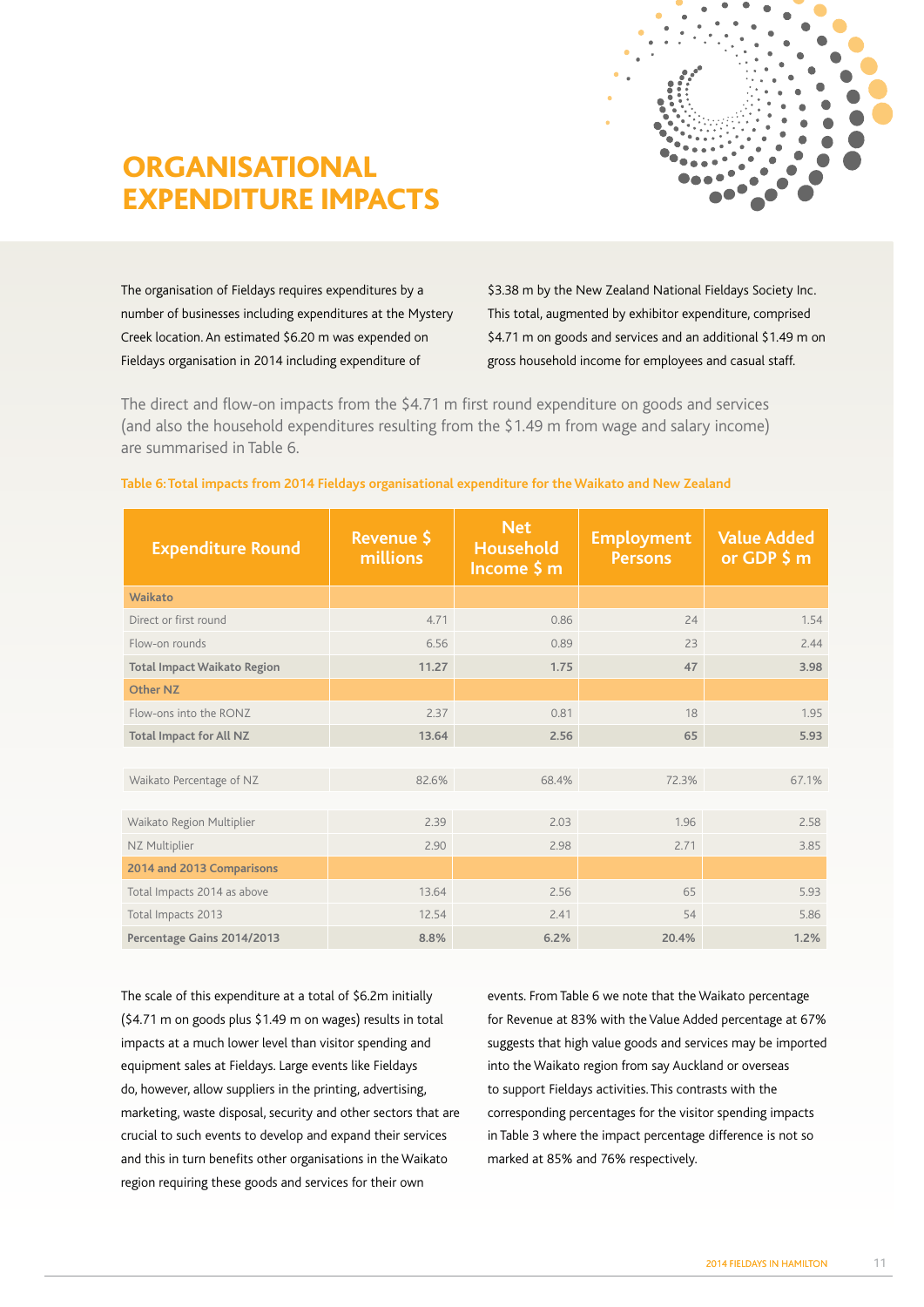# SUMMARY AND CONCLUSIONS

Aggregating impacts from the three sources analysed above leads to total impacts from Fieldays over the four impact measures as summarised in Table 7.

### **Table 7:Total economic impacts from 2013 Fieldays from all sources**

| <b>Region and Impact Source</b>        | Revenue\$<br>millions | <b>Net</b><br>Household<br>Income \$ m | <b>Employment</b><br><b>Persons</b> | <b>Value Added</b><br>or GDP \$ m |
|----------------------------------------|-----------------------|----------------------------------------|-------------------------------------|-----------------------------------|
| <b>Waikato Region</b>                  |                       |                                        |                                     |                                   |
| Visitor Expenditure                    | 33.56                 | 5.81                                   | 183                                 | 13.39                             |
| Equipment Sales                        | 93.37                 | 15.29                                  | 370                                 | 34.28                             |
| Organisational Expenditure             | 11.27                 | 1.75                                   | 47                                  | 3.98                              |
| <b>Total Impact for Waikato Region</b> | 138.20                | 22.85                                  | 600                                 | 51.65                             |
| <b>Rest of NZ</b>                      |                       |                                        |                                     |                                   |
| Visitor Expenditure                    | 5.76                  | 1.61                                   | 31                                  | 4.15                              |
| <b>Equipment Sales</b>                 | 275.19                | 51.16                                  | 1177                                | 117.62                            |
| Organisational Expenditure             | 2.37                  | 0.81                                   | 18                                  | 1.95                              |
| <b>Total Impact for All NZ</b>         | 421.52                | 76.43                                  | 1826                                | 175.37                            |
|                                        |                       |                                        |                                     |                                   |
| 2014 Percent for Waikato Region        | 32.7%                 | 29.9%                                  | 32.9%                               | 29.5%                             |
| 2013 Percent for Waikato Region        | 34.4%                 | 33.8%                                  | 36.5%                               | 33.9%                             |
| 2014 and 2013 COMPARISONS              |                       |                                        |                                     |                                   |
| Waikato Total Impacts 2014             | 138.20                | 22.85                                  | 600                                 | 51.65                             |
| Waikato Total Impacts 2013             | 127.67                | 22.75                                  | 609                                 | 51.61                             |
|                                        |                       |                                        |                                     |                                   |
| Percent Gain For Waikato Region        | 8.2%                  | 0.4%                                   | $-1.5%$                             | 0.1%                              |
| NZ Total Impacts 2014                  | 421.52                | 76.43                                  | 1826                                | 175.37                            |
| NZ Total Impacts 2013                  | 370.72                | 67.33                                  | 1668                                | 152.13                            |
| <b>Percent Gain For All NZ</b>         | 13.7%                 | 13.5%                                  | 9.5%                                | 15.3%                             |

For the New Zealand-wide economic impacts over all four measures, approximately 31% accrue to the Waikato region. Since 72% of New Zealand exhibitors at Fieldays come from outside the Waikato, the equipment sales generated at the event predominately accrue to non-Waikato business units. As we see from Table 7, this source of activity generates the most business at the event.

Another way to measure the impact of Fieldays is to say that every one of the 119,892 gate entries (man, woman or child) generates about \$3,500 in sales revenue for New Zealand firms and about \$1,150 for businesses in the Waikato region. These averages include hospitality services, equipment sales and organisational expenditures. The Waikato average is lower due to an estimated 72% of equipment sales coming from outside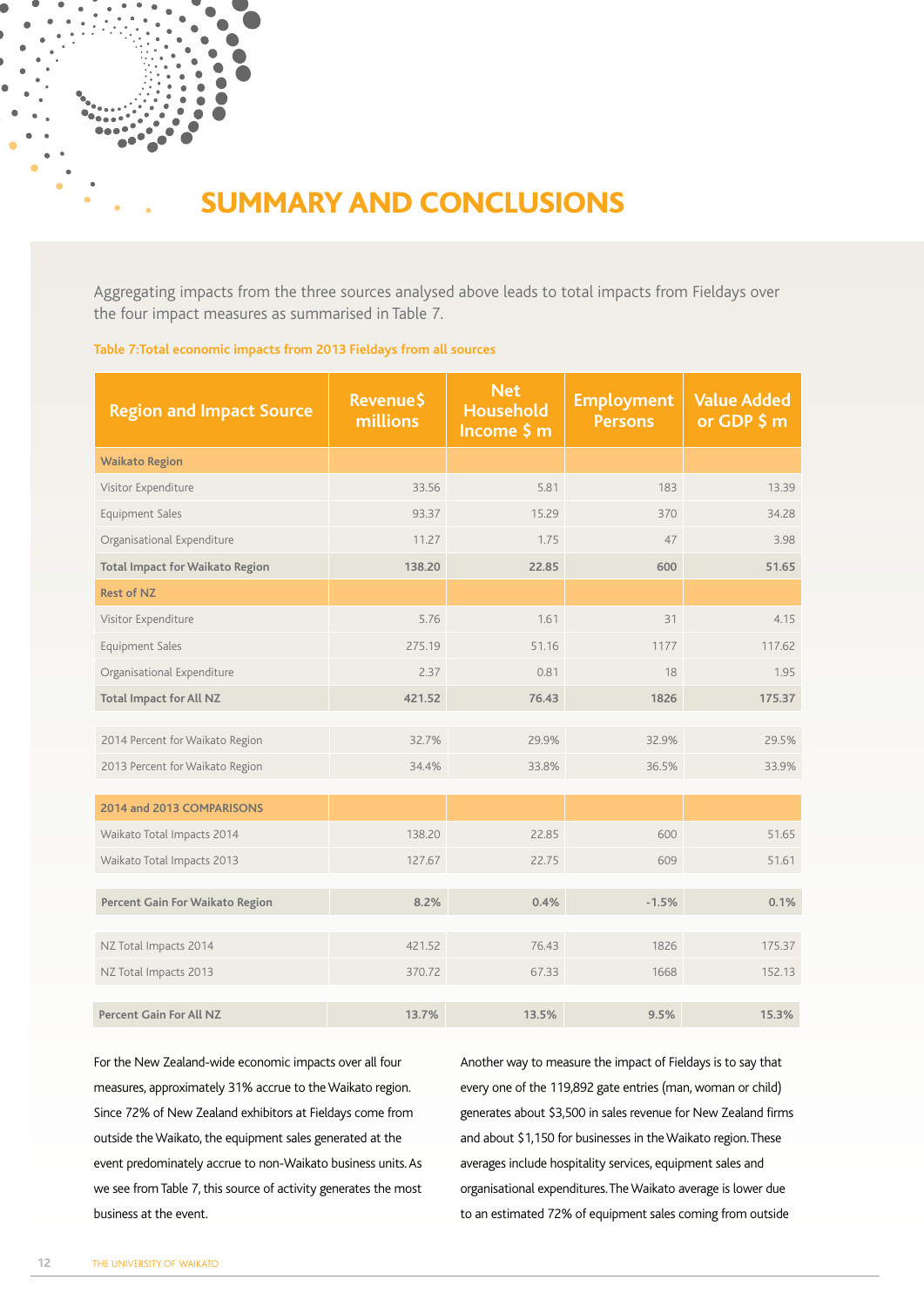

the Waikato region. For the Waikato region, the impact of Fieldays visitor patron expenditure alone (excluding equipment purchases) is significant. Every gate entry by a visitor to the region (ie 63,543 persons) generates \$528 of expenditure on accommodation, restaurants and other recreation for Waikato businesses. Other hospitality sectors such as the retail trade sectors will secure a proportion of this business. Clearly Fieldays visitors are of major importance to the Waikato regional economy by contributing an estimated \$34 m annually to the region.

The importance of Fieldays to the continued success of the New Zealand economy, particularly the major agricultural exporting sectors, cannot be overstated. Fieldays provides a platform for advertising the latest technology available to augment the productivity of workers in the farming and horticultural sectors. It is important that New Zealand maintain a leadership in the early adoption of productivity-augmenting equipment in the primary sectors. Early adopters, however, run the risk of paving the way for larger, better capitalised competitors to reap the majority of the rewards the early adopters have demonstrated. This can curb future innovation and this is something New Zealand cannot afford to facilitate especially in the sectors so vital to the country's future prosperity. There is a role for Government here in ensuring that innovation as demonstrated by Fieldays exhibitors continues to be a world-wide event attracting participants from overseas.

It seems very clear that Fieldays has evolved into a major player in assuring New Zealand's economic future. First, Fieldays can provide a platform for bringing New Zealand innovation in agricultural, horticultural etc machinery to the attention of the world food producers and potential equipment purchasers. Innovative but small New Zealand manufacturers may not be able to afford a presence in other similar forums overseas. Better to have the world come to Hamilton in June every year. The 129% increase in overseas exhibitor sites in 2014 suggests this is no pipedream. Secondly, maintenance of brand leadership requires a continual presence at least annually at a world-class event such as what Fieldays has become. And it is important for New Zealand to realize that the current Fieldays in Hamilton

is New Zealand's best shot at achieving and maintaining the world-class status of this event. While other similar events around New Zealand may deserve resources, they will never attain the scale and recognition that Fieldays has already achieved over the last 46 years. World players in agriculture may come to New Zealand but once a year, so why not ensure that such a visit is as memorable as possible by making the Fieldays site iconic? Thirdly, the availability of innovative productivity enhancing equipment needs to be demonstrated to the actual farmers and growers in the field around New Zealand. Only by using the latest equipment and techniques can New Zealand producers expect to maintain their current high standing in dairy, meat, horticultural, wine and other primary production.

New Zealand can never achieve the production scale required for a sustained presence in, for example, motor vehicle production. Australia has belatedly come to realise this reality. New Zealand can, however, sustain competiveness in the smaller production runs required for specialised agricultural machinery and equipment such as fruit sorting equipment, milk dryers and similar. But this does require sales to overseas businesses since sales to New Zealand-based producers alone comprise only a small fraction of world capacity. For these products, innovation with engineering excellence and not economies of scale is the crucial competitive advantage. Fieldays as a showcase for New Zealand agricultural technology can facilitate the export growth necessary to maintain New Zealand's position as a world leader in Agriculture generally.

The economic impacts summarised above are important but not the only gains secured nationally and regionally from Fieldays. The 942 firms participating in the event enhance their reputation and build brand loyalty for future operations. This is particularly important for international sales and New Zealand exports in the future. The politicians, market movers and overseas executives attracted to this international event facilitate world-wide and regional interactions that could help the Waikato region further develop its production and logistics potential.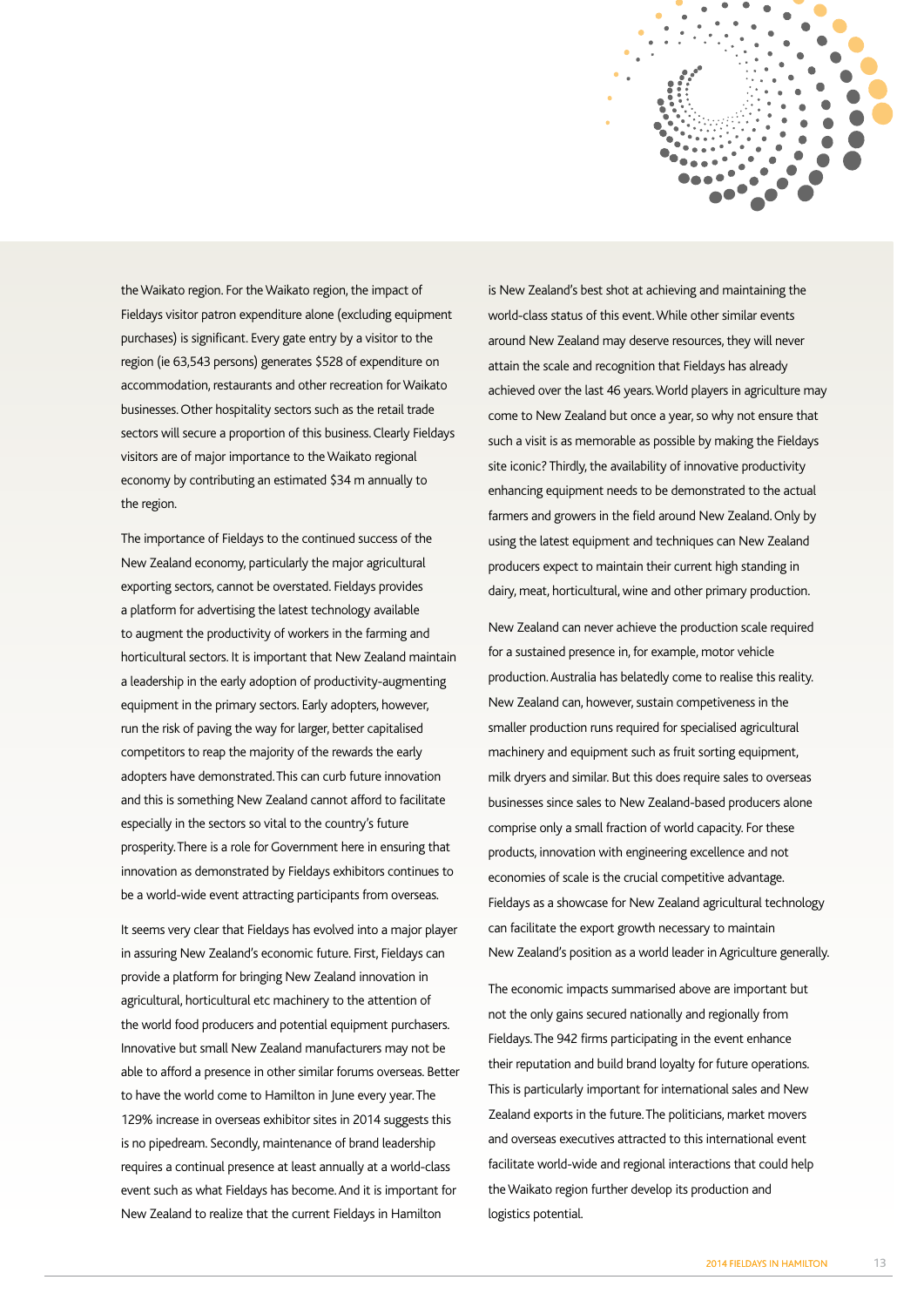# APPENDIX 1

# **METHODOLOGY REVIEW OF THE 88-SECTOR ECONOMIC MODELS**

This review provides a brief non-technical description of the 88-sector input/output model used to generate the general equilibrium economic impact (resulting impacts after all reactions to initiating events, industry developments etc are accounted for) on the New Zealand economy as well as any regional economies such as the Auckland City economy, Waikato Regional Council economy, Waipa District Council economy etc that may be affected by the activity under analysis.

The economic models were constructed from data originating with **Statistics New Zealand** for the year ended March 2007. The New Zealand economy and all regional economies were categorised into 88 sectors (see below and *italicised* for easy identification). They comprise the basic farming sectors such as *Dairy and Cattle Farming*, *Other Farming* (pigs, goats, horses etc.), *Horticulture and Fruit Growing, Services to Agriculture* and similar. There are ten such primary sectors in the model up to *Oil and Gas Exploration and Extraction*. Related follow-on sectors to these primary producers that are important for rural regional economies include *Meat Processing, Dairy Processing, Other Food Manufacturing* (vegetables, fruit, fish, confectionery), *Beverages Malt and Tobacco* and three sectors related to wood processing. Altogether there are thirty-five manufacturing sectors including the primary processing sectors above as well as *Industrial Machinery, Ship and Other Transport Equipment, Other Chemical Products* etc. There are four utility sectors as in *Electricity, Gas, Water and Sewerage Drainage and Waste.* Construction is subdivided into four sectors including *Construction Services* (eg paving, pools, wiring, plumbing, roofing, landscaping). The models then use forty-five sectors covering a variety of wholesale and retail trade sectors, four transportation sectors, sixteen finance and business service sectors, central and local government services as well as separate sectors for *Primary and Secondary Education, Hospitals*, *Community Care Services, Sport and Recreation* and similar. All of the 88 sectors are listed below. Where a sector description is not obvious, some of the activities in that sector are listed in the right-most column.

These comprehensive economic models comprise a class of so-called general equilibrium economic models labelled Input/ Output models. Each of the 88 sectors in a model quantifies the inputs it receives from all other sectors such as *Electricity* in order to produce the goods and services sold in a given period (output level in dollars) usually a year. Also quantified are the total inputs of labour and capital goods (depreciation or capital replacement) needed to produce at that output level. The models are constructed for the latest year for which national GDP data are available. Currently this means a model for the year ended December 2013.

# **The input/output models provide detailed information concerning:**

- » The structure of the New Zealand and/or regional economies as to the most important sectors in the economy in terms of employment, profitability, exports out of the country/ region etc.
- » The impact of a change originating in one sector (eg *Meat Processing*) and its implications for other related sectors (eg *Road Transport*) and the national/regional economy as a whole.
- » Consequences for employment and income flowing from major changes to the economy due to government policy (eg lower taxes, increased GST), exchange rate movements and similar.
- » He implications for the regional and national environment of significant increases in the output level of any sector or group of sectors (eg *Dairy and Cattle Farming* with increasing dairy conversions).

# **There are four economic impacts that can be analysed for the national or regional economy as follows:**

- » Total sales revenue, turnover or output level in dollars
- » Net household income after tax, ACC charges, superannuation and other saving in dollars
- » Employment Count as in both full and part-time workers
- » Value Added for the region (defined below) otherwise known as gross regional product (GRP) or regional GDP. Gross domestic product or GDP is the equivalent national measure for all New Zealand.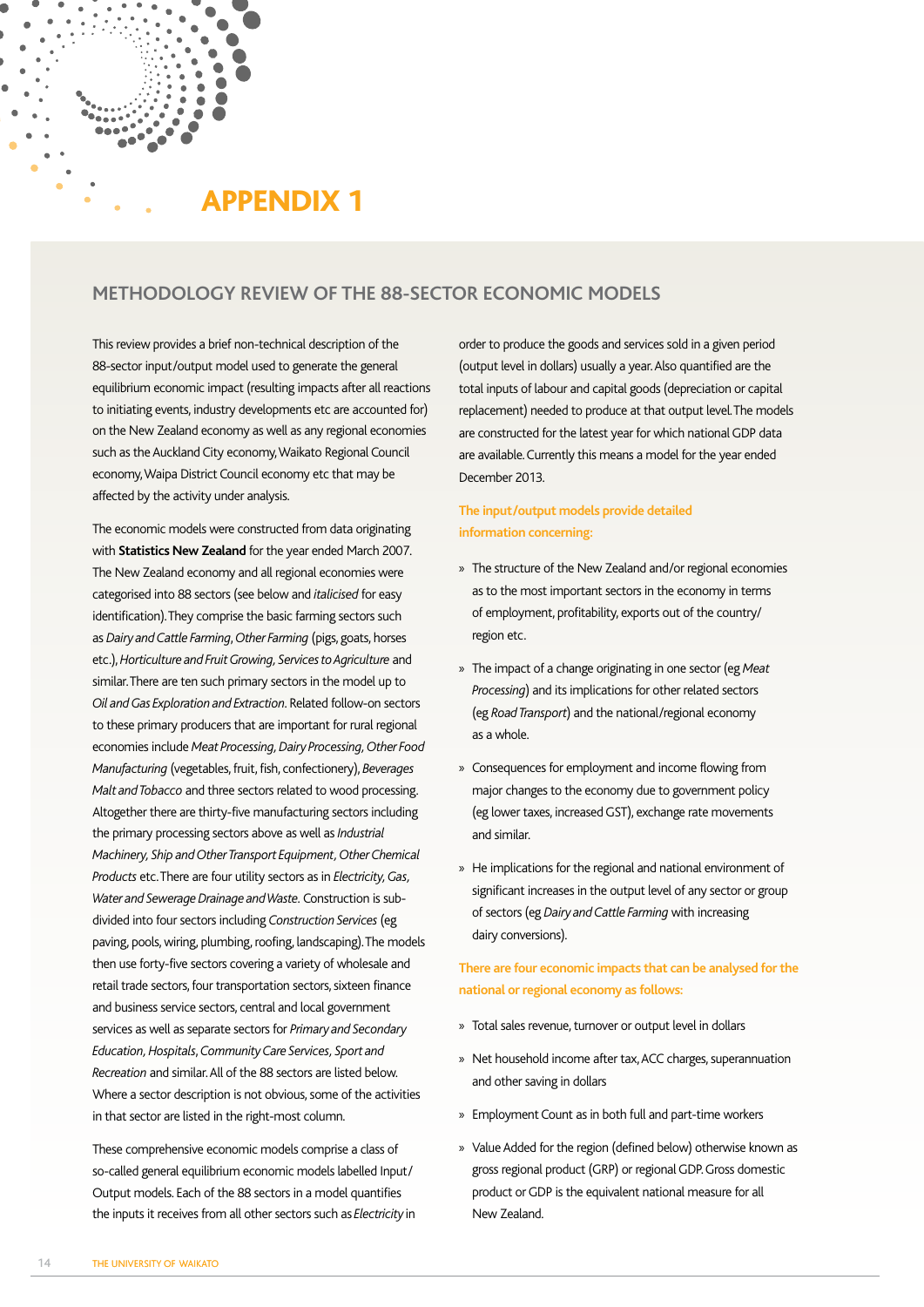

Although total sales or output best measures the dollar value of total economic activity in a region, it can be inflated by the value of large imports of products or services (eg power turbines) into a region such as the Waikato from say Auckland or overseas. While the sales or revenue figure measure total transaction value, the Value Added or GRP value quantifies the economic value in dollars created with a region such as Waikato by local businesses and their workforce after allowing for any necessary imports of raw materials and other goods and services from outside the region. This is the measure of GRP for a regional economy and ultimately inputs into New Zealand's GDP and best reflects the true gain to the regional economy.

#### **The value added measure includes:**

- » Net after-tax wages and salaries for employees
- » Net after-tax business operating surpluses but before dividends and interest paid by businesses
- » Capital replacement of plant and equipment used up in current production
- » All taxes paid to government as in PAYE, company tax, GST, excise and customs taxes, road user charges and all similar taxes paid to central government.

Value Added can be considered the total return from any activity or event received by workers (wages), businesses (profits) and government (taxes).

Net after-tax wages and salaries (or net household income) is the best measure of available household purchasing power. Strong growth or impact for this measure in a region signals improved prospects for all wholesale and retail trade sectors as well as for sectors like *Construction Services* (eg house additions or renovation) and similar sectors.

A wealthy country or region may show acceptable outcomes for the three dollar measures above but may lack the industrial capacity to support significant job growth in say the region. Employment is therefore an important attribute of regional prosperity and this means economic development within the region may be required to expand opportunities for a regional workforce. Such employment is measured in the economic models as Employment Count and includes both full and parttime persons. An important capital intensive facility such as a

port or airport may itself need only a moderate workforce (direct employment) for efficient operation. Through the facility's linkages to other sectors, however, it can ensure profitability to those sectors and drive significant employment growth in those sectors (eg *Horticulture and Fruit Growing* which includes floriculture, strawberries, asparagus etc.) by facilitating immediate transport to high value markets for any New Zealand region.

The so-called general equilibrium (includes all subsequent reactions to initiating economic stimuli) nature of the 88-sector Input/Output model is designed to reflect the idea that employment in any one sector generates employment in other sectors of the economy/region being analysed. From employment, related benefits such as income, value added etc. follow. As employees in the initiating sector build houses and educate their families in the general course of living, they create demands for goods and services that must be satisfied by other sectors with their own employees. In turn, these employees create yet further demands in other sectors and so on and so on. In economic jargon, these successive rounds of impacts are labelled roundby-round effects with some activities down the line requiring yet further services and employment from the initiating sector. The resulting general equilibrium impacts (Revenue or Output, Net Income, Value Added and Employment) are estimated by the Input/Output methodology and account for all rounds of economic activity. Modern computers and software have made these calculations now routine.

Using accurate data from **Statistics New Zealand,** credible estimates of the economic importance of sectors like *Dairy and Cattle Farming* for a regional economy such as Waikato can be derived. The household income created within this sector links forwards in to sectors such as *Supermarkets and Groceries, Other Personal Household Services, Sport and Recreation* etc. The inputs required for production by *Dairy and Cattle Farming* link backwards in to supplying sectors such as *Electricity, Services to Agriculture, Non-Residential Building, Industrial Machinery, Road Transport* etc. The total flow-on linkages (backwards and forwards) can be estimated from the model and in the case of *Dairy and Cattle Farming* constitute about 30% of the Waikato Regional Council economy in terms of GRP for the December 2013 year. A similar analysis shows *Horticulture and Fruit Growing* (includes kiwifruit) to be about 20% of the BOP's GRP annually.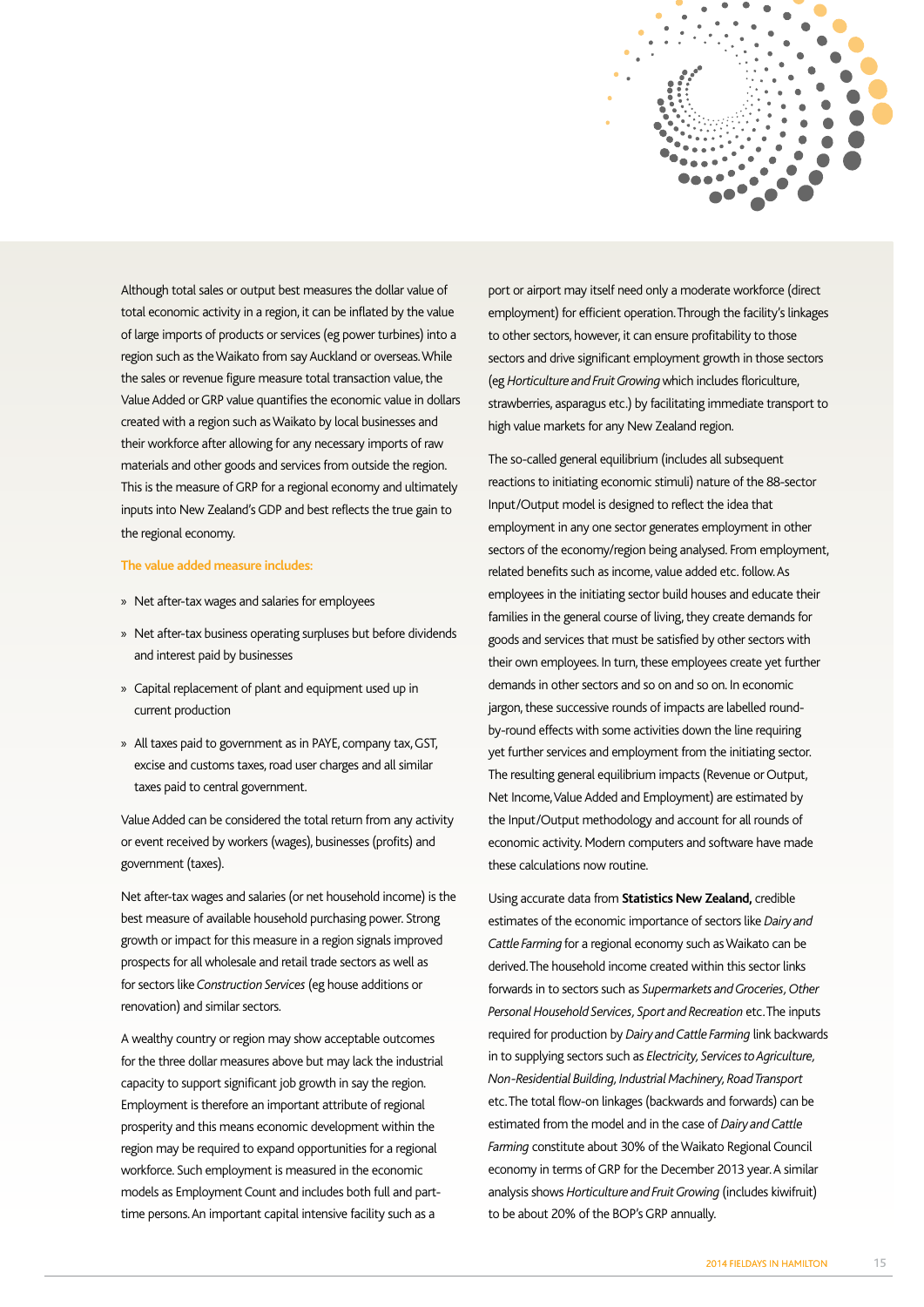# 88-SECTOR MODEL DESCRIPTIONS

| $\mathbf{1}$   | Horticulture and fruit growing                   | Nurseries floriculture veg kiwi grapes fruit citrus  |
|----------------|--------------------------------------------------|------------------------------------------------------|
| $\overline{c}$ | Livestock and cropping farming                   | Grains rice livestock fattening and finishing deer   |
| 3              | Dairy and cattle farming                         | Milk solids lamb mutton beef production              |
| 4              | Other farming                                    | Poultry horses pigs goats emus beekeeping            |
| 5              | Services to agriculture and hunting and trapping |                                                      |
| 6              | Forestry and forestry services                   |                                                      |
| 7              | Logging                                          |                                                      |
| 8              | Fishing                                          | Deep sea fresh water aquaculture fish farming        |
| $\overline{9}$ | Mining and quarrying                             | Coal gold construction materials and aggregates      |
| 10             | Oil and gas exploration and extraction           |                                                      |
| 11             | Meat and meat product manufacturing              |                                                      |
| 12             | Dairy product manufacturing                      |                                                      |
| 13             | Other food manufacturing                         | Seafood cabin meals bread bakery confectionery       |
| 14             | Beverage, malt and tobacco manufacturing         | Beer wine spirits                                    |
| 15             | Textiles product manufacturing                   | Wool scouring floor coverings curtains               |
| 16             | Clothing and footwear manufacturing              | Knitted leather furs                                 |
| 17             | Wood product manufacturing                       | Logs veneer plywood mouldings                        |
| 18             | Pulp paper and paper board manufacturing         |                                                      |
| 19             | Paper and paper board containers manufacturing   | Stationery sanitary and cleaning                     |
| 20             | Printing, publishing and recorded media          | Newspapers books music                               |
| 21             | Fertilizer petroleum indust chemical manuf       | Gasoline explosives industrial gases bitumen         |
| 22             | Other chemical product manufacturing             | Cleaning pesticides veterinary toiletries            |
| 23             | Rubber product manufacturing                     |                                                      |
| 24             | Plastic product manufacturing                    |                                                      |
| 25             | Non-metallic mineral product manufacturing       | Bricks cement lime ceramics aggregates               |
| 26             | Basic metal manufacturing                        | Iron steel pipes aluminium ingots                    |
| 27             | Structural sheet and fabricated metal manufact   | Aluminium products boilers tanks nuts and bolts      |
| 28             | Motor vehicle and part manufacturing             |                                                      |
| 29             | Ship boat and other transport equip manufact     | Railcars aircraft caravans motor homes trailers      |
| 30             | Photographic and scientific equip manufacturing  | Communications medical optical                       |
| 31             | Electronic equipment and appliance manufacturing | Whiteware                                            |
| 32             | Industrial machinery manufacturing               | Aircon heating ventilation pumps conveyers           |
| 33             | Prefabricated building manufacturing             |                                                      |
| 34             | Furniture manufacturing                          |                                                      |
| 35             | Other manufacturing nec                          | Jewellery toys                                       |
| 36             | Electricity generation and supply                |                                                      |
| 37             | Gas supply                                       |                                                      |
| 38             | Water supply                                     |                                                      |
| 39             | Sewerage drainage and waste disposal services    |                                                      |
| 40             | Residential construction                         |                                                      |
| 41             | Non-residential building construction            | Commercial buildings, factories, plants, cool-stores |
| 42             | Non-building construction                        | Roads bridges runways loading bays ports             |
| 43             | <b>Construction trade services</b>               | Roofing plumbing wiring hardware                     |
| 44             | Unprocessed primary product wholesaling          | Wool grains                                          |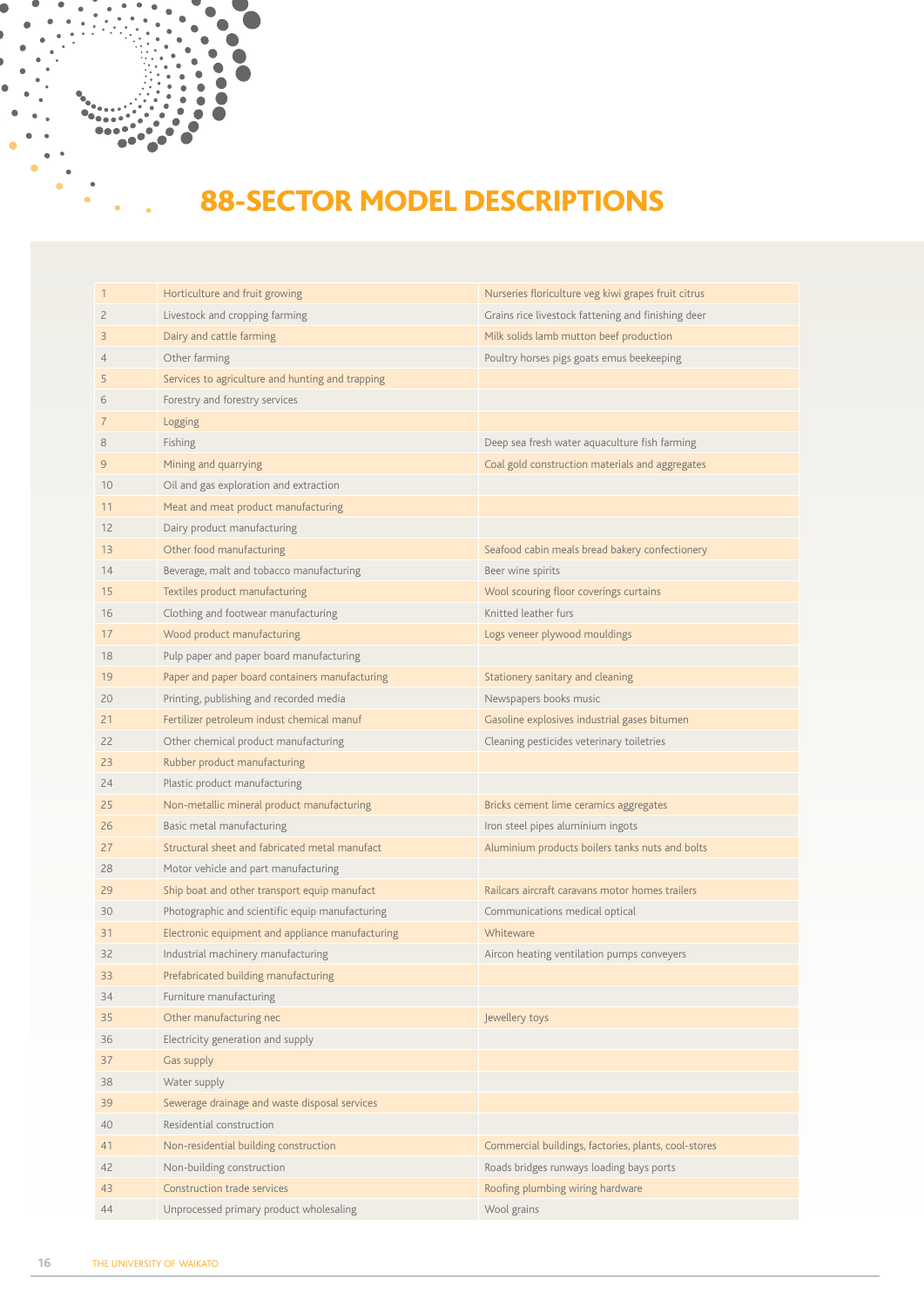

| Petroleum, metal and chemical wholesaling<br>Oil companies BP Mobil Caltex Z<br>45<br>Builders supplies wholesaling<br>Timber plumbing hardware<br>46<br>Machinery and equipment wholesaling<br>Computer communications professional scientific<br>47<br>Motor vehicle wholesaling<br>48<br>Food, drink and tobacco wholesaling<br>Meat poultry dairy fish fruit liquor cigarettes<br>49<br>Personal and household goods wholesaling<br>Clothing furniture jewellery toys books CDs<br>50<br>S'mkt grocery furniture appliance recreation retailing<br>51<br>Specialized food and liquor retailing<br>Takeaways fish fruit bakery beer wine<br>52<br>Department stores<br>53<br>Other personal and household good retailing<br>Clothing footwear computer garden toiletries<br>54<br>Motor vehicle retailing and services<br>55<br>Accommodation<br>56<br>Restaurants and bars<br>57<br>Freight taxis scenic tours urban rural<br>Road transport<br>58<br>Water and rail transport<br>59<br>Air transport, services to transport and storage<br>Pipelines customs and freight agents storage<br>60<br>Communication services<br>61<br><b>Banking and Financial services</b><br>Banking credit unions<br>62<br>Life and health Insurance<br>63<br>Superannuation fund operation<br>64<br>General Insurance<br>65<br>Services to finance and insurance<br>66<br>Real estate<br>67<br>Livestock horses publishing movies sports teams<br>Investor in other property<br>68<br>Vehicle and equipment hire<br>69<br>Ownership of owner-occupied dwellings<br>70<br>Scientific research and technical services<br>71<br>Testing architect engineering regulatory<br>Computer services<br>72<br>Legal and accounting services<br>73<br>Other business services<br>Mkt research consult employ credit packaging<br>74<br>Central government administration and defence<br>75<br>Local government administration<br>Water drainage recreation regulatory<br>76<br>77<br>Pre-school primary and secondary education<br>Universities technical institutes<br>Post school education<br>78<br>Other education<br>Technical arts sports vocational hair beauty<br>79<br>Hospitals and nursing homes<br>80<br><b>Health and Dental Services</b><br>81<br>Veterinary services<br>82<br>Community care services<br>Aged care child care correctional prisons<br>83<br>Motion picture, radio and TV services<br>84<br>Libraries museum and the arts<br>Zoological botanical parks<br>85<br>Sport and recreation<br>Racing amusement fitness attractions golf pools<br>86<br>Personal and private household serv and h'hold staff<br>Video dry-cleaning funeral gardening cleaning<br>87 |    |                                             |                     |
|----------------------------------------------------------------------------------------------------------------------------------------------------------------------------------------------------------------------------------------------------------------------------------------------------------------------------------------------------------------------------------------------------------------------------------------------------------------------------------------------------------------------------------------------------------------------------------------------------------------------------------------------------------------------------------------------------------------------------------------------------------------------------------------------------------------------------------------------------------------------------------------------------------------------------------------------------------------------------------------------------------------------------------------------------------------------------------------------------------------------------------------------------------------------------------------------------------------------------------------------------------------------------------------------------------------------------------------------------------------------------------------------------------------------------------------------------------------------------------------------------------------------------------------------------------------------------------------------------------------------------------------------------------------------------------------------------------------------------------------------------------------------------------------------------------------------------------------------------------------------------------------------------------------------------------------------------------------------------------------------------------------------------------------------------------------------------------------------------------------------------------------------------------------------------------------------------------------------------------------------------------------------------------------------------------------------------------------------------------------------------------------------------------------------------------------------------------------------------------------------------------------------------------------------------------------------------------------------------------------------------------------------------------------------|----|---------------------------------------------|---------------------|
|                                                                                                                                                                                                                                                                                                                                                                                                                                                                                                                                                                                                                                                                                                                                                                                                                                                                                                                                                                                                                                                                                                                                                                                                                                                                                                                                                                                                                                                                                                                                                                                                                                                                                                                                                                                                                                                                                                                                                                                                                                                                                                                                                                                                                                                                                                                                                                                                                                                                                                                                                                                                                                                                      |    |                                             |                     |
|                                                                                                                                                                                                                                                                                                                                                                                                                                                                                                                                                                                                                                                                                                                                                                                                                                                                                                                                                                                                                                                                                                                                                                                                                                                                                                                                                                                                                                                                                                                                                                                                                                                                                                                                                                                                                                                                                                                                                                                                                                                                                                                                                                                                                                                                                                                                                                                                                                                                                                                                                                                                                                                                      |    |                                             |                     |
|                                                                                                                                                                                                                                                                                                                                                                                                                                                                                                                                                                                                                                                                                                                                                                                                                                                                                                                                                                                                                                                                                                                                                                                                                                                                                                                                                                                                                                                                                                                                                                                                                                                                                                                                                                                                                                                                                                                                                                                                                                                                                                                                                                                                                                                                                                                                                                                                                                                                                                                                                                                                                                                                      |    |                                             |                     |
|                                                                                                                                                                                                                                                                                                                                                                                                                                                                                                                                                                                                                                                                                                                                                                                                                                                                                                                                                                                                                                                                                                                                                                                                                                                                                                                                                                                                                                                                                                                                                                                                                                                                                                                                                                                                                                                                                                                                                                                                                                                                                                                                                                                                                                                                                                                                                                                                                                                                                                                                                                                                                                                                      |    |                                             |                     |
|                                                                                                                                                                                                                                                                                                                                                                                                                                                                                                                                                                                                                                                                                                                                                                                                                                                                                                                                                                                                                                                                                                                                                                                                                                                                                                                                                                                                                                                                                                                                                                                                                                                                                                                                                                                                                                                                                                                                                                                                                                                                                                                                                                                                                                                                                                                                                                                                                                                                                                                                                                                                                                                                      |    |                                             |                     |
|                                                                                                                                                                                                                                                                                                                                                                                                                                                                                                                                                                                                                                                                                                                                                                                                                                                                                                                                                                                                                                                                                                                                                                                                                                                                                                                                                                                                                                                                                                                                                                                                                                                                                                                                                                                                                                                                                                                                                                                                                                                                                                                                                                                                                                                                                                                                                                                                                                                                                                                                                                                                                                                                      |    |                                             |                     |
|                                                                                                                                                                                                                                                                                                                                                                                                                                                                                                                                                                                                                                                                                                                                                                                                                                                                                                                                                                                                                                                                                                                                                                                                                                                                                                                                                                                                                                                                                                                                                                                                                                                                                                                                                                                                                                                                                                                                                                                                                                                                                                                                                                                                                                                                                                                                                                                                                                                                                                                                                                                                                                                                      |    |                                             |                     |
|                                                                                                                                                                                                                                                                                                                                                                                                                                                                                                                                                                                                                                                                                                                                                                                                                                                                                                                                                                                                                                                                                                                                                                                                                                                                                                                                                                                                                                                                                                                                                                                                                                                                                                                                                                                                                                                                                                                                                                                                                                                                                                                                                                                                                                                                                                                                                                                                                                                                                                                                                                                                                                                                      |    |                                             |                     |
|                                                                                                                                                                                                                                                                                                                                                                                                                                                                                                                                                                                                                                                                                                                                                                                                                                                                                                                                                                                                                                                                                                                                                                                                                                                                                                                                                                                                                                                                                                                                                                                                                                                                                                                                                                                                                                                                                                                                                                                                                                                                                                                                                                                                                                                                                                                                                                                                                                                                                                                                                                                                                                                                      |    |                                             |                     |
|                                                                                                                                                                                                                                                                                                                                                                                                                                                                                                                                                                                                                                                                                                                                                                                                                                                                                                                                                                                                                                                                                                                                                                                                                                                                                                                                                                                                                                                                                                                                                                                                                                                                                                                                                                                                                                                                                                                                                                                                                                                                                                                                                                                                                                                                                                                                                                                                                                                                                                                                                                                                                                                                      |    |                                             |                     |
|                                                                                                                                                                                                                                                                                                                                                                                                                                                                                                                                                                                                                                                                                                                                                                                                                                                                                                                                                                                                                                                                                                                                                                                                                                                                                                                                                                                                                                                                                                                                                                                                                                                                                                                                                                                                                                                                                                                                                                                                                                                                                                                                                                                                                                                                                                                                                                                                                                                                                                                                                                                                                                                                      |    |                                             |                     |
|                                                                                                                                                                                                                                                                                                                                                                                                                                                                                                                                                                                                                                                                                                                                                                                                                                                                                                                                                                                                                                                                                                                                                                                                                                                                                                                                                                                                                                                                                                                                                                                                                                                                                                                                                                                                                                                                                                                                                                                                                                                                                                                                                                                                                                                                                                                                                                                                                                                                                                                                                                                                                                                                      |    |                                             |                     |
|                                                                                                                                                                                                                                                                                                                                                                                                                                                                                                                                                                                                                                                                                                                                                                                                                                                                                                                                                                                                                                                                                                                                                                                                                                                                                                                                                                                                                                                                                                                                                                                                                                                                                                                                                                                                                                                                                                                                                                                                                                                                                                                                                                                                                                                                                                                                                                                                                                                                                                                                                                                                                                                                      |    |                                             |                     |
|                                                                                                                                                                                                                                                                                                                                                                                                                                                                                                                                                                                                                                                                                                                                                                                                                                                                                                                                                                                                                                                                                                                                                                                                                                                                                                                                                                                                                                                                                                                                                                                                                                                                                                                                                                                                                                                                                                                                                                                                                                                                                                                                                                                                                                                                                                                                                                                                                                                                                                                                                                                                                                                                      |    |                                             |                     |
|                                                                                                                                                                                                                                                                                                                                                                                                                                                                                                                                                                                                                                                                                                                                                                                                                                                                                                                                                                                                                                                                                                                                                                                                                                                                                                                                                                                                                                                                                                                                                                                                                                                                                                                                                                                                                                                                                                                                                                                                                                                                                                                                                                                                                                                                                                                                                                                                                                                                                                                                                                                                                                                                      |    |                                             |                     |
|                                                                                                                                                                                                                                                                                                                                                                                                                                                                                                                                                                                                                                                                                                                                                                                                                                                                                                                                                                                                                                                                                                                                                                                                                                                                                                                                                                                                                                                                                                                                                                                                                                                                                                                                                                                                                                                                                                                                                                                                                                                                                                                                                                                                                                                                                                                                                                                                                                                                                                                                                                                                                                                                      |    |                                             |                     |
|                                                                                                                                                                                                                                                                                                                                                                                                                                                                                                                                                                                                                                                                                                                                                                                                                                                                                                                                                                                                                                                                                                                                                                                                                                                                                                                                                                                                                                                                                                                                                                                                                                                                                                                                                                                                                                                                                                                                                                                                                                                                                                                                                                                                                                                                                                                                                                                                                                                                                                                                                                                                                                                                      |    |                                             |                     |
|                                                                                                                                                                                                                                                                                                                                                                                                                                                                                                                                                                                                                                                                                                                                                                                                                                                                                                                                                                                                                                                                                                                                                                                                                                                                                                                                                                                                                                                                                                                                                                                                                                                                                                                                                                                                                                                                                                                                                                                                                                                                                                                                                                                                                                                                                                                                                                                                                                                                                                                                                                                                                                                                      |    |                                             |                     |
|                                                                                                                                                                                                                                                                                                                                                                                                                                                                                                                                                                                                                                                                                                                                                                                                                                                                                                                                                                                                                                                                                                                                                                                                                                                                                                                                                                                                                                                                                                                                                                                                                                                                                                                                                                                                                                                                                                                                                                                                                                                                                                                                                                                                                                                                                                                                                                                                                                                                                                                                                                                                                                                                      |    |                                             |                     |
|                                                                                                                                                                                                                                                                                                                                                                                                                                                                                                                                                                                                                                                                                                                                                                                                                                                                                                                                                                                                                                                                                                                                                                                                                                                                                                                                                                                                                                                                                                                                                                                                                                                                                                                                                                                                                                                                                                                                                                                                                                                                                                                                                                                                                                                                                                                                                                                                                                                                                                                                                                                                                                                                      |    |                                             |                     |
|                                                                                                                                                                                                                                                                                                                                                                                                                                                                                                                                                                                                                                                                                                                                                                                                                                                                                                                                                                                                                                                                                                                                                                                                                                                                                                                                                                                                                                                                                                                                                                                                                                                                                                                                                                                                                                                                                                                                                                                                                                                                                                                                                                                                                                                                                                                                                                                                                                                                                                                                                                                                                                                                      |    |                                             |                     |
|                                                                                                                                                                                                                                                                                                                                                                                                                                                                                                                                                                                                                                                                                                                                                                                                                                                                                                                                                                                                                                                                                                                                                                                                                                                                                                                                                                                                                                                                                                                                                                                                                                                                                                                                                                                                                                                                                                                                                                                                                                                                                                                                                                                                                                                                                                                                                                                                                                                                                                                                                                                                                                                                      |    |                                             |                     |
|                                                                                                                                                                                                                                                                                                                                                                                                                                                                                                                                                                                                                                                                                                                                                                                                                                                                                                                                                                                                                                                                                                                                                                                                                                                                                                                                                                                                                                                                                                                                                                                                                                                                                                                                                                                                                                                                                                                                                                                                                                                                                                                                                                                                                                                                                                                                                                                                                                                                                                                                                                                                                                                                      |    |                                             |                     |
|                                                                                                                                                                                                                                                                                                                                                                                                                                                                                                                                                                                                                                                                                                                                                                                                                                                                                                                                                                                                                                                                                                                                                                                                                                                                                                                                                                                                                                                                                                                                                                                                                                                                                                                                                                                                                                                                                                                                                                                                                                                                                                                                                                                                                                                                                                                                                                                                                                                                                                                                                                                                                                                                      |    |                                             |                     |
|                                                                                                                                                                                                                                                                                                                                                                                                                                                                                                                                                                                                                                                                                                                                                                                                                                                                                                                                                                                                                                                                                                                                                                                                                                                                                                                                                                                                                                                                                                                                                                                                                                                                                                                                                                                                                                                                                                                                                                                                                                                                                                                                                                                                                                                                                                                                                                                                                                                                                                                                                                                                                                                                      |    |                                             |                     |
|                                                                                                                                                                                                                                                                                                                                                                                                                                                                                                                                                                                                                                                                                                                                                                                                                                                                                                                                                                                                                                                                                                                                                                                                                                                                                                                                                                                                                                                                                                                                                                                                                                                                                                                                                                                                                                                                                                                                                                                                                                                                                                                                                                                                                                                                                                                                                                                                                                                                                                                                                                                                                                                                      |    |                                             |                     |
|                                                                                                                                                                                                                                                                                                                                                                                                                                                                                                                                                                                                                                                                                                                                                                                                                                                                                                                                                                                                                                                                                                                                                                                                                                                                                                                                                                                                                                                                                                                                                                                                                                                                                                                                                                                                                                                                                                                                                                                                                                                                                                                                                                                                                                                                                                                                                                                                                                                                                                                                                                                                                                                                      |    |                                             |                     |
|                                                                                                                                                                                                                                                                                                                                                                                                                                                                                                                                                                                                                                                                                                                                                                                                                                                                                                                                                                                                                                                                                                                                                                                                                                                                                                                                                                                                                                                                                                                                                                                                                                                                                                                                                                                                                                                                                                                                                                                                                                                                                                                                                                                                                                                                                                                                                                                                                                                                                                                                                                                                                                                                      |    |                                             |                     |
|                                                                                                                                                                                                                                                                                                                                                                                                                                                                                                                                                                                                                                                                                                                                                                                                                                                                                                                                                                                                                                                                                                                                                                                                                                                                                                                                                                                                                                                                                                                                                                                                                                                                                                                                                                                                                                                                                                                                                                                                                                                                                                                                                                                                                                                                                                                                                                                                                                                                                                                                                                                                                                                                      |    |                                             |                     |
|                                                                                                                                                                                                                                                                                                                                                                                                                                                                                                                                                                                                                                                                                                                                                                                                                                                                                                                                                                                                                                                                                                                                                                                                                                                                                                                                                                                                                                                                                                                                                                                                                                                                                                                                                                                                                                                                                                                                                                                                                                                                                                                                                                                                                                                                                                                                                                                                                                                                                                                                                                                                                                                                      |    |                                             |                     |
|                                                                                                                                                                                                                                                                                                                                                                                                                                                                                                                                                                                                                                                                                                                                                                                                                                                                                                                                                                                                                                                                                                                                                                                                                                                                                                                                                                                                                                                                                                                                                                                                                                                                                                                                                                                                                                                                                                                                                                                                                                                                                                                                                                                                                                                                                                                                                                                                                                                                                                                                                                                                                                                                      |    |                                             |                     |
|                                                                                                                                                                                                                                                                                                                                                                                                                                                                                                                                                                                                                                                                                                                                                                                                                                                                                                                                                                                                                                                                                                                                                                                                                                                                                                                                                                                                                                                                                                                                                                                                                                                                                                                                                                                                                                                                                                                                                                                                                                                                                                                                                                                                                                                                                                                                                                                                                                                                                                                                                                                                                                                                      |    |                                             |                     |
|                                                                                                                                                                                                                                                                                                                                                                                                                                                                                                                                                                                                                                                                                                                                                                                                                                                                                                                                                                                                                                                                                                                                                                                                                                                                                                                                                                                                                                                                                                                                                                                                                                                                                                                                                                                                                                                                                                                                                                                                                                                                                                                                                                                                                                                                                                                                                                                                                                                                                                                                                                                                                                                                      |    |                                             |                     |
|                                                                                                                                                                                                                                                                                                                                                                                                                                                                                                                                                                                                                                                                                                                                                                                                                                                                                                                                                                                                                                                                                                                                                                                                                                                                                                                                                                                                                                                                                                                                                                                                                                                                                                                                                                                                                                                                                                                                                                                                                                                                                                                                                                                                                                                                                                                                                                                                                                                                                                                                                                                                                                                                      |    |                                             |                     |
|                                                                                                                                                                                                                                                                                                                                                                                                                                                                                                                                                                                                                                                                                                                                                                                                                                                                                                                                                                                                                                                                                                                                                                                                                                                                                                                                                                                                                                                                                                                                                                                                                                                                                                                                                                                                                                                                                                                                                                                                                                                                                                                                                                                                                                                                                                                                                                                                                                                                                                                                                                                                                                                                      |    |                                             |                     |
|                                                                                                                                                                                                                                                                                                                                                                                                                                                                                                                                                                                                                                                                                                                                                                                                                                                                                                                                                                                                                                                                                                                                                                                                                                                                                                                                                                                                                                                                                                                                                                                                                                                                                                                                                                                                                                                                                                                                                                                                                                                                                                                                                                                                                                                                                                                                                                                                                                                                                                                                                                                                                                                                      |    |                                             |                     |
|                                                                                                                                                                                                                                                                                                                                                                                                                                                                                                                                                                                                                                                                                                                                                                                                                                                                                                                                                                                                                                                                                                                                                                                                                                                                                                                                                                                                                                                                                                                                                                                                                                                                                                                                                                                                                                                                                                                                                                                                                                                                                                                                                                                                                                                                                                                                                                                                                                                                                                                                                                                                                                                                      |    |                                             |                     |
|                                                                                                                                                                                                                                                                                                                                                                                                                                                                                                                                                                                                                                                                                                                                                                                                                                                                                                                                                                                                                                                                                                                                                                                                                                                                                                                                                                                                                                                                                                                                                                                                                                                                                                                                                                                                                                                                                                                                                                                                                                                                                                                                                                                                                                                                                                                                                                                                                                                                                                                                                                                                                                                                      |    |                                             |                     |
|                                                                                                                                                                                                                                                                                                                                                                                                                                                                                                                                                                                                                                                                                                                                                                                                                                                                                                                                                                                                                                                                                                                                                                                                                                                                                                                                                                                                                                                                                                                                                                                                                                                                                                                                                                                                                                                                                                                                                                                                                                                                                                                                                                                                                                                                                                                                                                                                                                                                                                                                                                                                                                                                      |    |                                             |                     |
|                                                                                                                                                                                                                                                                                                                                                                                                                                                                                                                                                                                                                                                                                                                                                                                                                                                                                                                                                                                                                                                                                                                                                                                                                                                                                                                                                                                                                                                                                                                                                                                                                                                                                                                                                                                                                                                                                                                                                                                                                                                                                                                                                                                                                                                                                                                                                                                                                                                                                                                                                                                                                                                                      |    |                                             |                     |
|                                                                                                                                                                                                                                                                                                                                                                                                                                                                                                                                                                                                                                                                                                                                                                                                                                                                                                                                                                                                                                                                                                                                                                                                                                                                                                                                                                                                                                                                                                                                                                                                                                                                                                                                                                                                                                                                                                                                                                                                                                                                                                                                                                                                                                                                                                                                                                                                                                                                                                                                                                                                                                                                      |    |                                             |                     |
|                                                                                                                                                                                                                                                                                                                                                                                                                                                                                                                                                                                                                                                                                                                                                                                                                                                                                                                                                                                                                                                                                                                                                                                                                                                                                                                                                                                                                                                                                                                                                                                                                                                                                                                                                                                                                                                                                                                                                                                                                                                                                                                                                                                                                                                                                                                                                                                                                                                                                                                                                                                                                                                                      |    |                                             |                     |
|                                                                                                                                                                                                                                                                                                                                                                                                                                                                                                                                                                                                                                                                                                                                                                                                                                                                                                                                                                                                                                                                                                                                                                                                                                                                                                                                                                                                                                                                                                                                                                                                                                                                                                                                                                                                                                                                                                                                                                                                                                                                                                                                                                                                                                                                                                                                                                                                                                                                                                                                                                                                                                                                      |    |                                             |                     |
|                                                                                                                                                                                                                                                                                                                                                                                                                                                                                                                                                                                                                                                                                                                                                                                                                                                                                                                                                                                                                                                                                                                                                                                                                                                                                                                                                                                                                                                                                                                                                                                                                                                                                                                                                                                                                                                                                                                                                                                                                                                                                                                                                                                                                                                                                                                                                                                                                                                                                                                                                                                                                                                                      | 88 | Religious organisations and interest groups | <b>Rotary Lions</b> |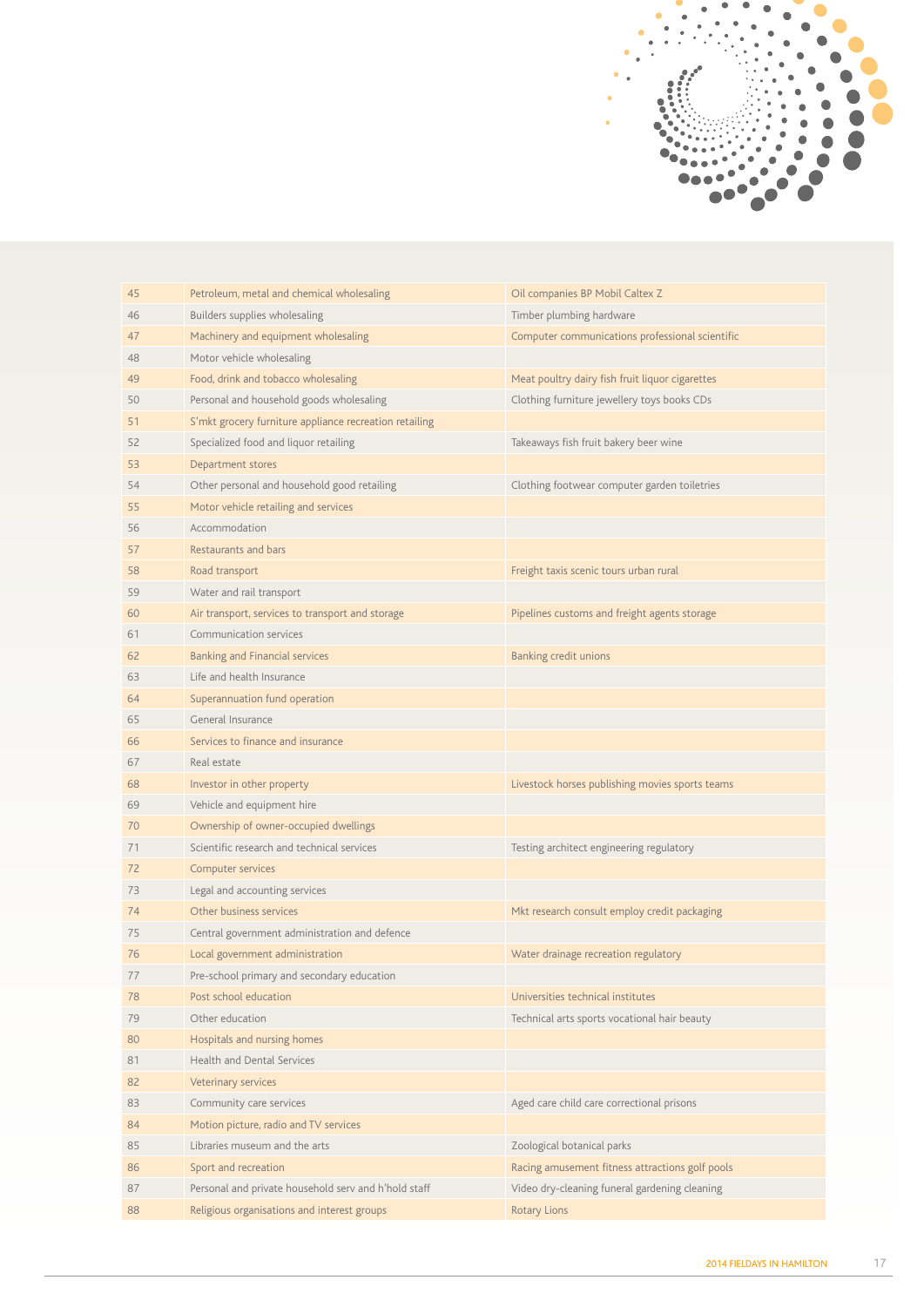# APPENDIX 2

# **THIS APPENDIX REPRODUCES SOME OF THE RAW DATA USED IN THE ABOVE ANALYSIS.**

Although there were 119,892 gate entries at 2014 Fieldays, patrons do come in groups which may be a household as in husband and wife plus children or a group of farmers who come to Fieldays together or another group of Fieldays patrons as represented by a business. The following table summarises the basic data from a sample of 105 respondents.

### **Group Size**

### **Table on group size**

| <b>Number</b> in<br><b>Group</b> | <b>Groups</b>  | Percentage |
|----------------------------------|----------------|------------|
| 1                                | 24             | 22.86      |
| $\overline{\phantom{0}}$         | 45             | 42.86      |
| 3                                | 13             | 12.38      |
| $\overline{4}$                   | 13             | 12.38      |
| 5                                | $\overline{4}$ | 3.81       |
| $6+$                             | 6              | 5.71       |
| <b>TOTALS</b>                    | 105            | 100.00     |

Average group size using 7 as average for  $6+ = 2.54$ . Average group size using 8 as average for  $6+ = 2.60$ .

### **Airfare Impact**

Fieldays attracted in excess of 2,400 overseas patrons after allowing for non-respondents. An average airfare of \$1450 was estimated using respondents spending \$500 or more on transportation. The resulting average of \$1,450 is almost certainly conservative. In future years, this statistic will be surveyed more comprehensively.

Total airfare expenditures for Fieldays 2014 are estimated in millions as 2.4 x 1.45 = \$3.48 m.

A 25% share of this expenditure or \$0.87 m is used for New Zealand economic impact calculations and covers expenditures by airlines in New Zealand for refuelling, cleaning, landing charges, cabin meals and similar.

**Hospitality Spending by Non-Waikato Patrons**

Non-Waikato patron gate entries totalled 63,543 with 63,543/2.54 or 25,017 groups. Average expenditure by group is shown in the following table with total expenditure by category.

#### **Table on hospitality expenditure**

| <b>Category</b>      | Group<br>Average \$ | <b>Total</b><br><b>Expenditure</b><br>$\mathsf{Sm}$ |
|----------------------|---------------------|-----------------------------------------------------|
| Accommodation        | 115.00              | 2.877                                               |
| Transportation       | 136.62              | 3.418                                               |
| Retail Trade         | 156.57              | 3.917                                               |
| Restaurants and Bars | 224.75              | 5.623                                               |
| <b>TOTALS</b>        | 632.94              | 15.835                                              |

The total direct spend at 2014 Fieldays by non-Waikato patrons totalled \$15.84 m. This equates to just under \$250 per person.

Note that the question was so framed that an intended purchase could be from a competitor to the exhibitor at the site visited.

### **Table on equipment and consumables purchases**

| <b>Sales Value</b>    | <b>Number of</b><br><b>Sites</b> | Percentage |
|-----------------------|----------------------------------|------------|
| $$0 - $5.000$         | 46                               | 23.12      |
| \$5000 - \$9999       | 26                               | 13.07      |
| \$10,000 - \$49,999   | 56                               | 28.14      |
| \$50,000 - \$99,999   | 32                               | 16.08      |
| $$100,000 - $499,999$ | 33                               | 16.58      |
| \$500,000 - \$999,999 | $\mathbf{1}$                     | 0.50       |
| $$1,000,000 +$        | 5                                | 2.51       |
| <b>TOTALS</b>         | 199                              | 100.00     |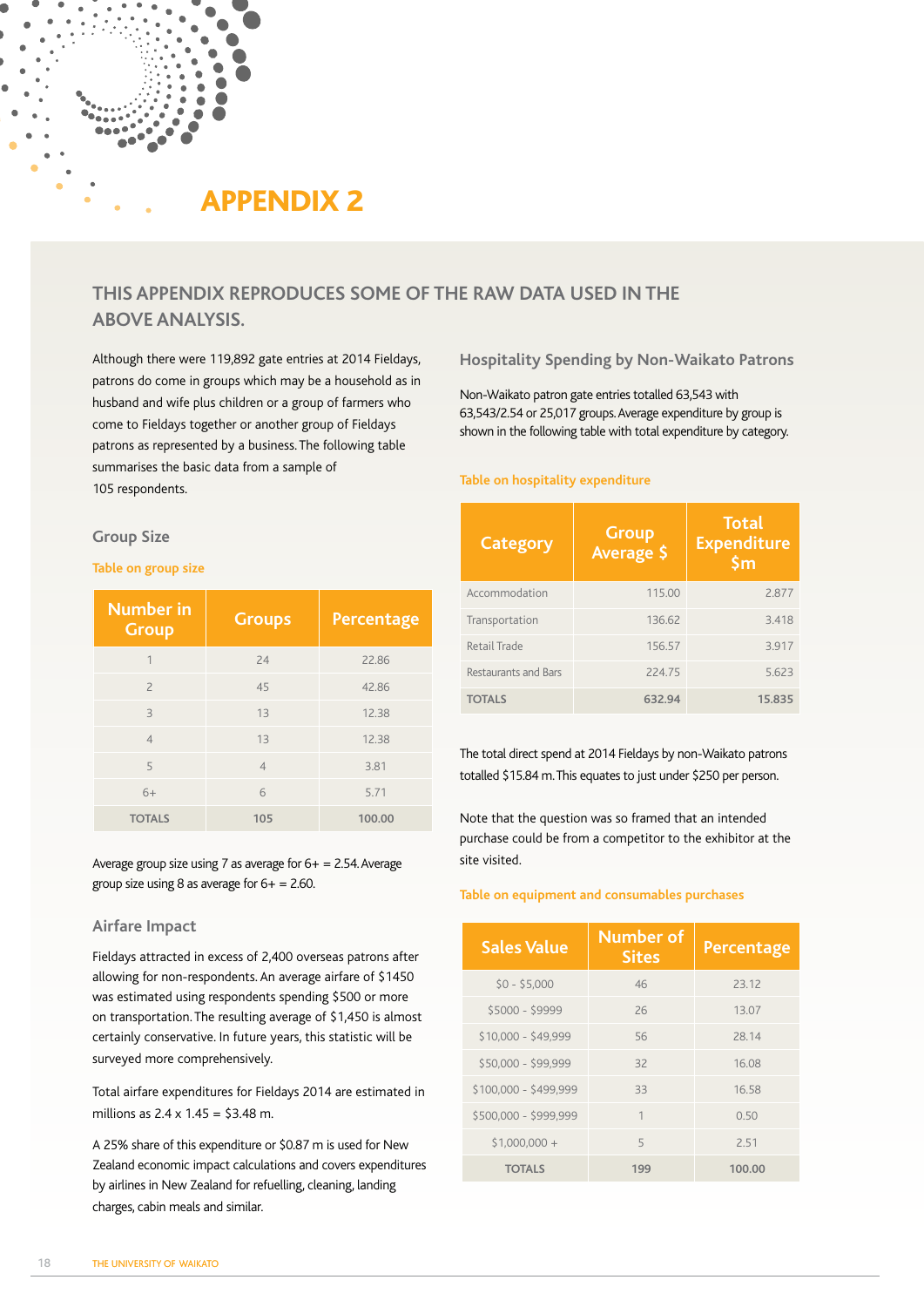

# **PURCHASES REALISED AT FIELDAYS BY EXHIBITORS**

The following table shows a sample over 214 exhibitors as to actual sales or firm orders realised at the 2014 Fieldays by site.

| <b>Sales Value</b>    | <b>Number of</b><br><b>Sites</b> | <b>Percentage</b> |
|-----------------------|----------------------------------|-------------------|
| $$0 - $5.000$         | 46                               | 23.12             |
| \$5000 - \$9999       | 26                               | 13.07             |
| $$10,000 - $49,999$   | 56                               | 28.14             |
| \$50,000 - \$99,999   | 32                               | 16.08             |
| $$100,000 - $499,999$ | 33                               | 16.58             |
| \$500,000 - \$999,999 | 1                                | 0.50              |
| $$1,000,000 +$        | 5                                | 2.51              |
| <b>TOTALS</b>         | 199                              | 100.00            |

### **Table on equipment and consumables purchases**

Only sales by New Zealand exhibitors over 1,288 sites are used for economic impact purposes. Most of the value added by overseas exhibitors such as vehicle firms accrues to overseas countries and is excluded from New Zealand impacts. Consumables such as drenches, sprays etc. are included in the above but the majority of sales will be equipment related.

Average sale per site is \$125,829 over 1,288 sites for total sales of \$162 m.

## Average Contacts per Site

This measure is important since it shows the number of potential sales per site as estimated by catalogues or business cards etc. distributed to interested parties over the four days of Fieldays.

## **Table on catalogues etc distributed per site**

| <b>Number of</b><br><b>Catalogues</b> | <b>Number of</b><br><b>Sites</b> | <b>Percentage</b> |
|---------------------------------------|----------------------------------|-------------------|
| $0 - 100$                             | 52                               | 24.30             |
| $101 - 500$                           | 89                               | 41.59             |
| $501 - 1000$                          | 36                               | 16.82             |
| $1001 - 2000$                         | 18                               | 8.41              |
| $2001 - 3000$                         | $\overline{7}$                   | 3.27              |
| $3001 - 4000$                         | $\overline{7}$                   | 3.27              |
| $4001 - 5000$                         | $\Omega$                         | 0.0               |
| $5001 - 7500$                         | $\overline{4}$                   | 1.87              |
| $7500 - 10,000$                       | 1                                | 0.47              |
| <b>TOTALS</b>                         | 214                              | 100.00            |

The average of catalogues or cards per site is estimated at 743 or approximately 750.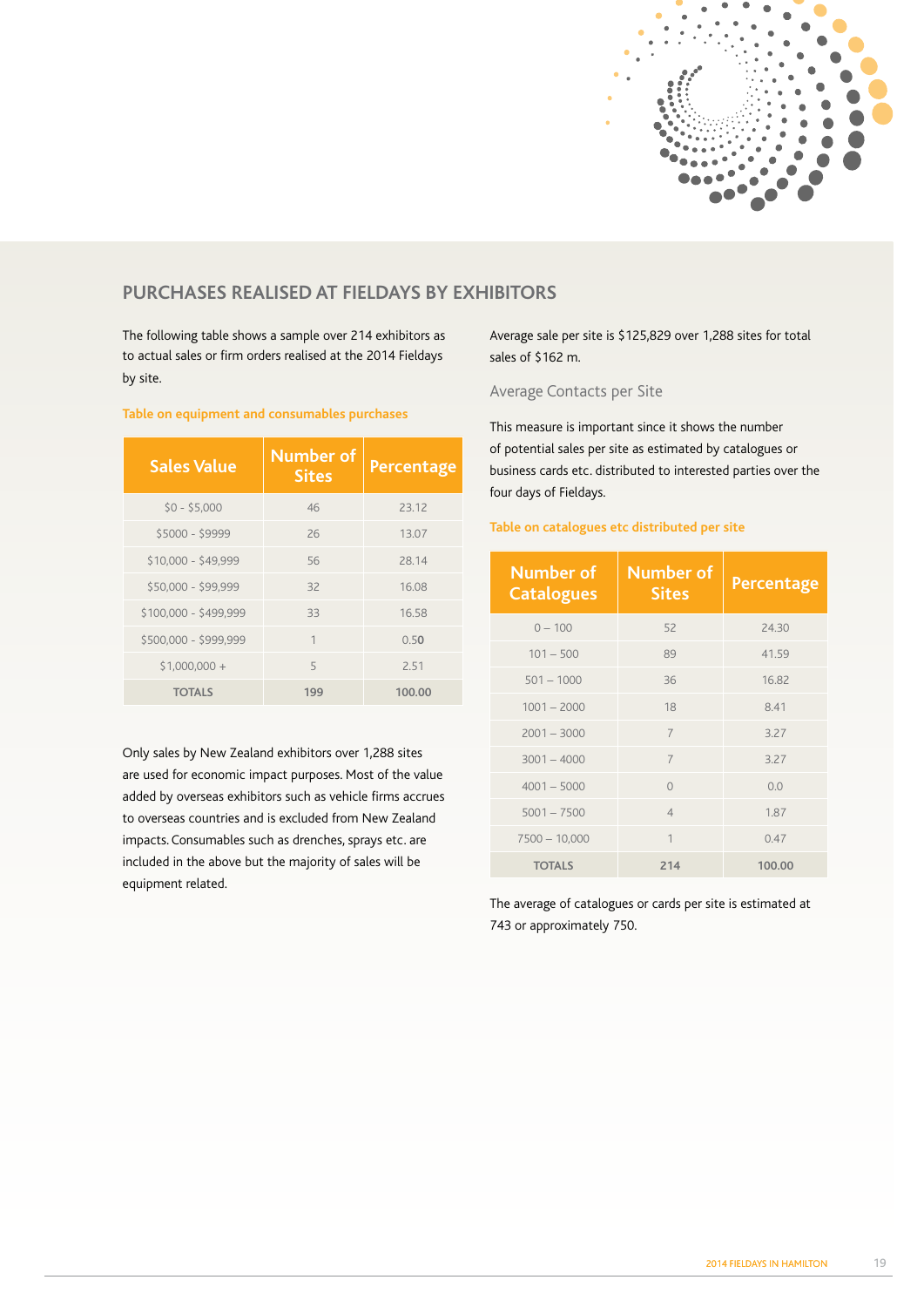

# Chance of Purchase per Visitor or Group at Exhibitor Site

The following table shows the responses when a person or group was asked if they had made a purchase at the site they were just leaving. The response YES indicates a purchase was made at the site by the person or group just leaving that site.

**Table on response to purchase question on leaving an exhibitor site**

If we aggregate the first two responses in the above table we see that there is a 43% chance of making a sale at Fieldays for every visitor or group entering the exhibitor site. Note that the question was so framed that an intended purchase could be from a competitor to the exhibitor at the site visited.

| <b>Response</b><br>to Question<br>on whether<br><b>Purchase Made</b> | <b>Number</b> | Percentage |
|----------------------------------------------------------------------|---------------|------------|
| Yes                                                                  | 32            | 30.19      |
| No but highly likely to buy<br>in the next 12 months                 | 14            | 13.21      |
| No but could buy at<br>Fieldays next year                            | 4             | 3.77       |
| <b>No</b>                                                            | 56            | 52.83      |
| TOTALS                                                               | 106           | 100.00     |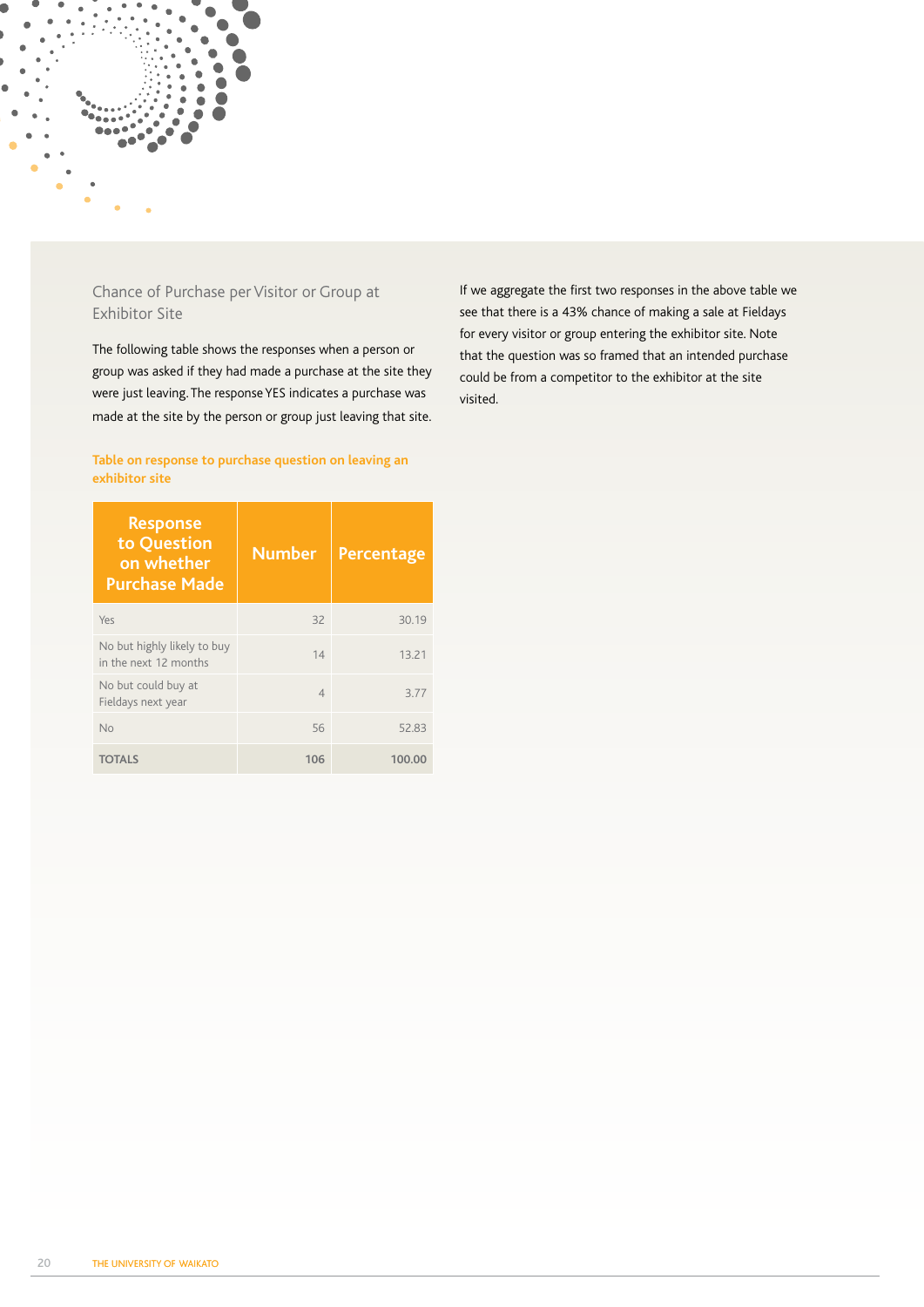# DR WARREN R HUGHES - AUTHOR PROFILE



The author is Cambridge, New Zealand born and a graduate of the University of Auckland and Indiana University in the USA, where he completed his doctorate in Business Economics and Public Policy in 1970.

Since that time, he has taught in the areas of econometrics, forecasting, financial economics and managerial strategy at The University of New South Wales in Sydney (1970 – 1978) and most recently at The University of Waikato (1978 – 2007). At various times, he has taught in MBA programmes at the University of Florida in Gainesville and in the Graduate School of Management at the University of California at Irvine. Dr Hughes retired from the University of Waikato in 2007 and was appointed an Honorary Fellow in Economics in 2008. At the present time, he works as an independent economic consultant based in Auckland.

The author has published extensively, mainly as singleauthored articles in international journals such as *Decision Sciences, Theory and Decision, The Journal of Business, Mathematical and Computer Modelling, Environment and Planning, Australian Journal of Management, Forest Science, Australasian Journal of Regional Studies* and, most recently in April 2009, *OMEGA*, the international journal of management science and again in September 2010 in the *Chinese Business Review.* Other articles on theoretical and applied economics have been published by the author

in *New Zealand Economic Papers* and Australia's *Economic Record*. He is a former member of the Advisery Board for the Wiley journal *Managerial and Decision Economics* and maintains a continuing interest in the latest developments in economic theory as it relates to management and business. The author has developed a particular expertise in the area of impact and regional analysis. He was the Editor/Manager of the *Regional Economic Bulletin,* which focused on topical issues relevant to the business and wider communities, mainly but not exclusively, in the Waikato and Bay of Plenty regions. The *Bulletin,* which was a complimentary publication of the University of Waikato, ceased publication in 2008.

The author has acted as a consulting economist for *Economic Solutions Limited, Environment Waikato, Carter Holt Harvey Limited, Contact Energy, Norske Skog Tasman Limited, Port of Tauranga Limited, Port of Napier, Feltex Carpets Limited, Man'O War Farm Limited, Refining New Zealand Limited, Zespri International, Waikato Innovation Park, Property Council of New Zealand, Creative Napier, Katolyst, Priority One BOP, Vision Manawatu, Enterprise Franklin, Venture Taranaki,* various District Councils in the Waikato, Bay of Plenty, Hawkes Bay and other regions and for events such as Tauranga's *Montana Jazz Festival,* Hamilton's *Balloons Over Waikato* and Napier's *Art Deco Weekend.*

Dr Warren R. Hughes Honorary Fellow Economics

Telephone: 64-9-379-6020 Mobile: 021 124 1233

Address: 6 Taurarua Terrace Parnell, Auckland 1052

Email: hugheswr@gmail.com Website: **www.hugheseconomics.com** Department of Economics Waikato Management School The University of Waikato Private Bag 3105 Hamilton, New Zealand

Telephone 64-7-838 4045 Facsimile 64-7-838 4331 **www.mngt.waikato.ac.nz**



THE UNIVERSITY OF **WAIK ATO** Te Whare Wānanga o Waikato